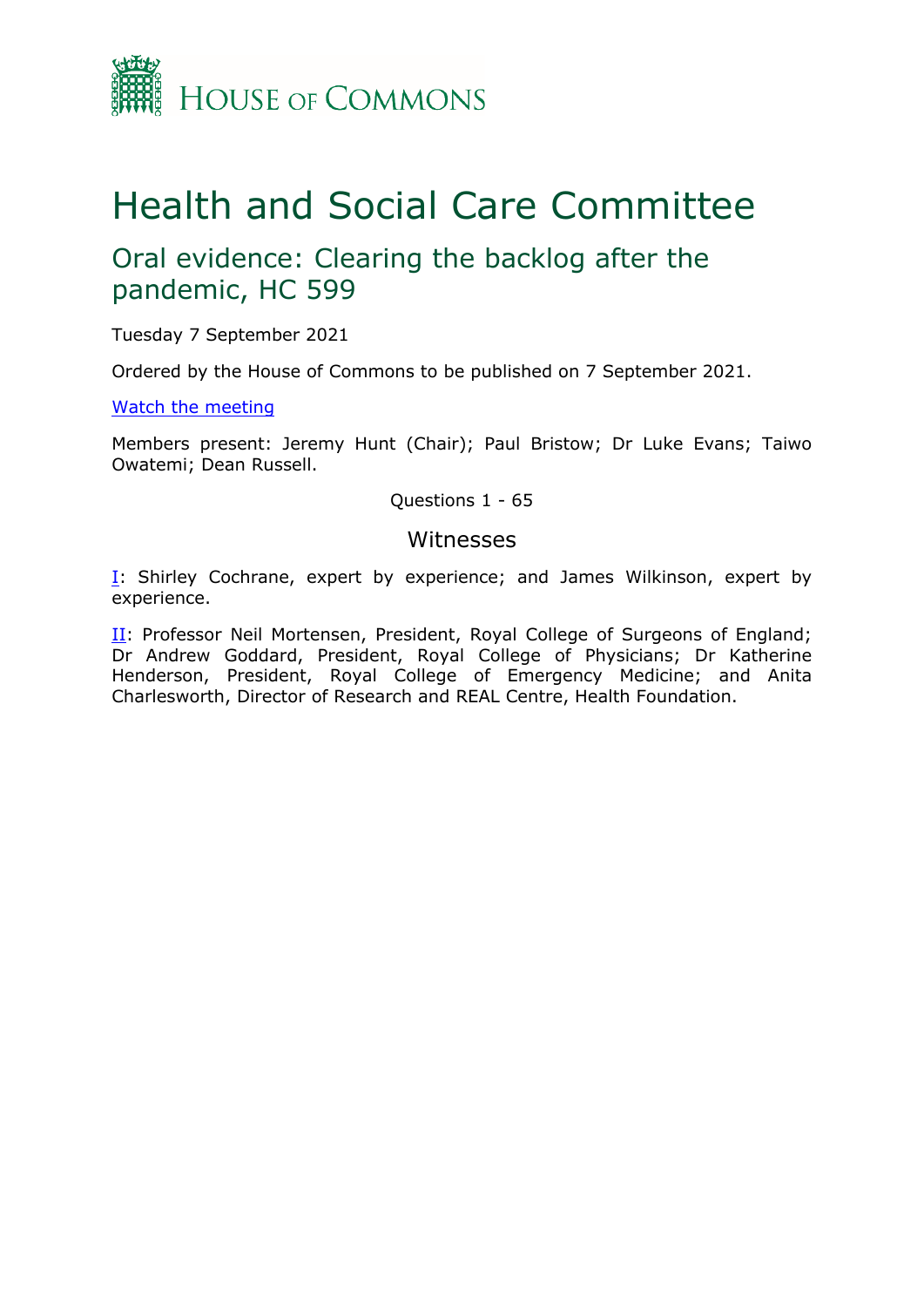

## <span id="page-1-0"></span>Examination of witnesses

Witnesses: Shirley Cochrane and James Wilkinson.

**Chair:** Good morning. Welcome to the House of Commons Health and Social Care Committee's first inquiry of the new parliamentary season. The inquiry is a new study that we are doing on how to clear the enormous backlog of operations caused by the pandemic.

I have to put my hands up and say that we did not plan to open this inquiry on the very day the Government are due to make an enormous announcement on the funding for these very plans, but that makes it very timely, because it is important to understand whether the sums of money announced later will be sufficient, and to understand the scale of the problems that we face and the capacity of the NHS to address those problems across elective care, emergency care, general practice, mental health and, indeed, new areas such as long Covid and, presumably, permanent vaccination programmes. We will look at all those issues over the next few sessions. In particular, we will look at how, faced with the enormous pressure of waiting lists, we can ensure that the quality and safety of care do not deteriorate.

Later this morning we will hear from some experts and people from the royal colleges when we speak to Professor Neil Mortensen, the president of the Royal College of Surgeons; Dr Andrew Goddard, the president of the Royal College of Physicians; Dr Katherine Henderson, the president of the Royal College of Emergency Medicine; and Anita Charlesworth, the director of research and the REAL centre at the Health Foundation.

Before we talk to those experts, we are going to try to understand a little more about what this backlog actually means for patients. I would therefore like particularly to welcome a couple of patients who have experienced the issues themselves: Shirley Cochrane, whose cancer treatment was seriously impacted by the pandemic; and James Wilkinson, whose surgery to replace his aortic valve was delayed significantly. A very warm welcome to both of you. Thank you for joining us. First, my colleague Taiwo Owatemi will ask Shirley some questions.

Q1 **Taiwo Owatemi:** Thank you so much, Shirley, for being so brave and taking the time today to share your experiences with us. It will be very valuable. To start with, are you able to tell us about your experience of seeking treatment during the pandemic?

**Shirley Cochrane:** It is important to start with my diagnosis. I was diagnosed with bilateral breast cancer on 1 November 2016. I had two different types of cancer, one being triple negative. Only 15% of all breast cancers diagnosed are triple negative. It tends to be more aggressive, there is a higher chance of reoccurrence with it, and we have no long-term, targeted therapies.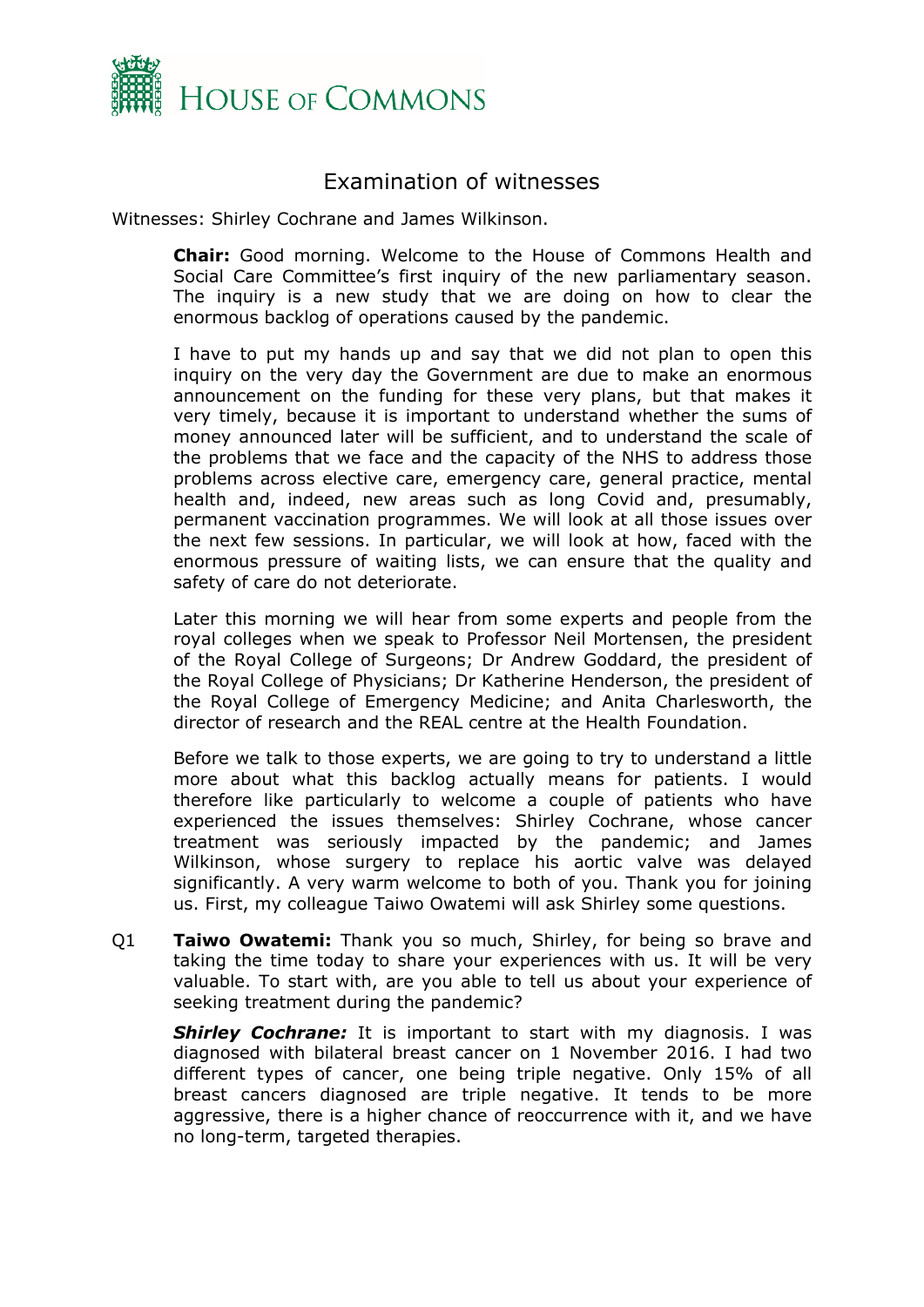

After my treatment was finished, which took about a year, I was told that I would have six-monthly check-ups with either a breast surgeon or an oncologist for five years and a yearly mammogram. For the other cancer, which was oestrogen positive, I was prescribed Anastrozole, which I was to take for five years. My GP would issue that, provided that I had been in and had my blood pressure and so on checked. They were very strict about that.

At the start of the pandemic, I received a letter informing me that I now had to self-manage. There was no guidance on exactly what selfmanagement meant. The service was advertised as personalised, but the helpline number provided was just a generic number. At that point, I was just left on my own to get on with it.

Q2 **Taiwo Owatemi:** That must have been a really terrifying experience for you.

*Shirley Cochrane:* Absolutely. Yes.

Q3 **Taiwo Owatemi:** Are you able to tell us how your treatment was impacted in the different stages of the lockdown?

*Shirley Cochrane:* As I said, at the start of the pandemic I got a letter telling me that all my six-monthly checks were cancelled. Throughout that time, I have had no contact at all with the surgeon or the oncologist who provided the treatment. I have had no official discharge. I have had no appointments with my GP, who, as I said previously, was very strict about me having my blood pressure and so on checked. Throughout the pandemic, they have quite happily reissued a prescription for Anastrozole without seeing me.

I had my first face-to-face appointment with the GP two weeks ago to check my blood pressure. We have had 18 months of a pandemic, so I have missed three appointments with the GP. I feel like I have been abandoned by the health service throughout the pandemic—like someone has literally pulled a security blanket away from underneath me.

Q4 **Taiwo Owatemi:** Gosh. Throughout the whole 18 months of the pandemic, you were unable actually to see your GP or see any healthcare professional to help you with your treatment.

**Shirley Cochrane: Absolutely. Yes.** 

Q5 **Taiwo Owatemi:** That is heartbreaking. Throughout the past 18 months, was there anything that went really well?

**Shirley Cochrane:** The short answer to that is no. Nothing went well. Around the time of receiving the letter telling me to self-manage, I had some concerns. I thought that I had found a lump. I could not really get through on the generic number supplied, so I reached out to my local MP, Priti Patel. I said to her, "We are being told that the NHS is open for business, but I can't get an appointment." She managed to secure for me a telephone appointment, which was followed by a mammogram.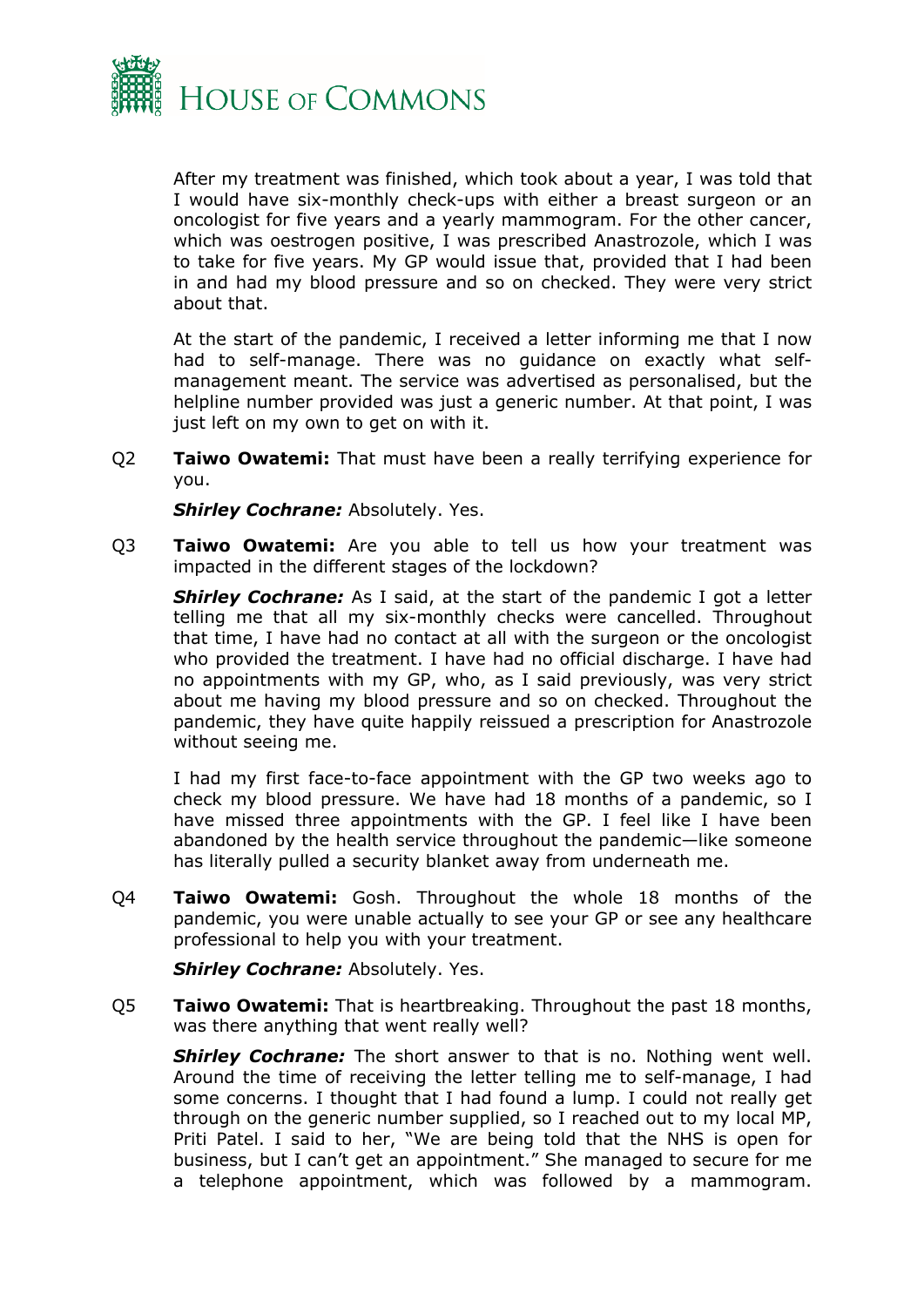

Thankfully, that was okay. But had I not had the strength and tenacity to reach out to an MP, I do not know what I would have done. Had there been a problem—had the cancer been back—we could be looking at a whole different story now.

Q6 **Taiwo Owatemi:** Do you believe that if you had not reached out to your local MP you would not have been able to get that check?

*Shirley Cochrane:* Yes. Absolutely.

Q7 **Taiwo Owatemi:** That should never be the case, because some people just would not think about reaching out to their MP. It is very disappointing. Looking back at the whole experience, what would you have improved?

*Shirley Cochrane:* I needed more communication from the NHS. Maybe a telephone consultation could have been offered, so that if I had any concerns I could have spoken to somebody. I was assigned a breast care nurse when I was diagnosed, and she was fantastic throughout my treatment, but obviously they are under huge amounts of pressure. There are not enough breast care nurses to see to everybody, so at the end of treatment the checks with her finished as well. If I had been able to have a telephone consultation even with the breast care nurse, just to express my concerns, or if there had been any other follow-up from the NHS anything—and any clarity as to what my future appointments might or might not be, it would have been fantastic.

Q8 **Taiwo Owatemi:** How clear do you feel now about any future treatments that you may need?

**Shirley Cochrane:** I have no idea whether I will have any appointments whatsoever with my breast surgeon or my oncologist. I am now back seeing my GP every six months, but I have had no clarity at all from the specialists as to whether I will ever see them again.

Q9 **Taiwo Owatemi:** That is very shocking. Have you asked your GP to contact them, to provide some clarity on that?

**Shirley Cochrane:** I haven't. When I actually saw my GP last week, I complained to her about some back pain that I had. She asked, "When are you due to see your oncologist next?" I said, "I'm not." She just said, "I can't refer you for anything. You need to speak to them." She said that she was not able to refer me on.

Q10 **Taiwo Owatemi:** When you think about your health and other areas of your life, what impact do you think that this experience has had on you in being able to seek treatment during the pandemic?

**Shirley Cochrane:** Unless you have gone through a cancer diagnosis, I do not think that you really understand the mental impact that that has on you and the fear of it coming back. The six-monthly checks are vital. During the pandemic, I have suffered with extreme anxiety. I have had trouble sleeping. I have been awake in the middle of the night checking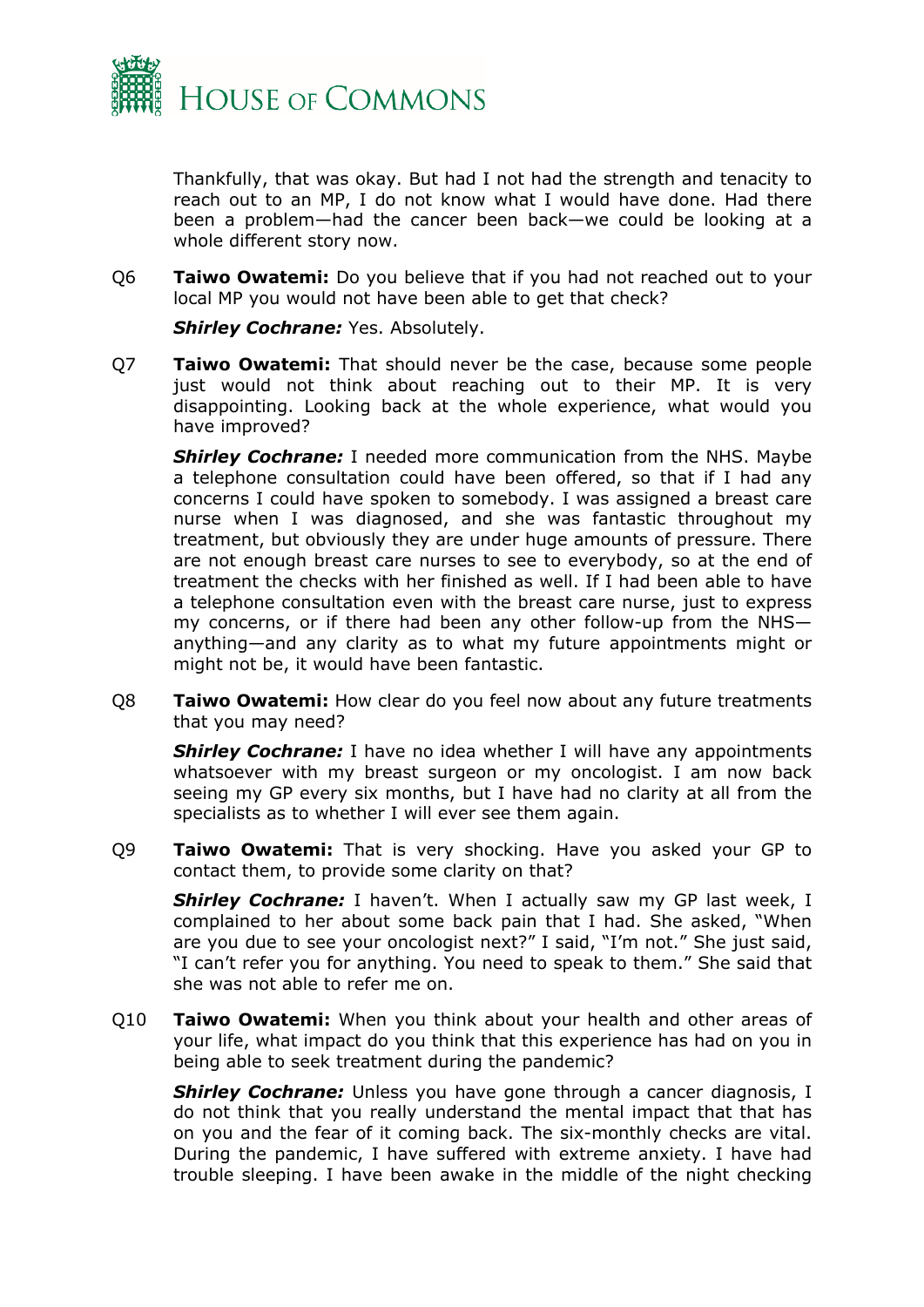

for lumps, convinced that the cancer is back. It has had a huge impact on me mentally.

Q11 **Taiwo Owatemi:** Given that you had so much anxiety, it would have been very helpful for you to have a nurse there, or somebody who was willing to reassure you that things were going to be okay and to provide you with comfort and help during such a difficult time.

*Shirley Cochrane:* Absolutely.

**Taiwo Owatemi:** Thank you so much for taking the time this morning to share your experience and to give us the information that we need for our recommendations. We really appreciate your joining us this morning.

**Chair:** Thank you for joining us, Shirley. It is a very important perspective. We often hear about the new cancers that were missed—the 330,000 fewer GP referrals during the first year of the pandemic and the 43,000 fewer cancer treatments starting—but you have told us about the equally challenging experience of people who are living with cancer and have had their supervision and support stopped during the pandemic period.

Dean Russell will now ask a few questions of James Wilkinson about his delayed surgery. James, thank you for joining us.

Q12 **Dean Russell:** Thank you for joining us, Mr Wilkinson. I hope that you don't mind my calling you James during this session. Thank you so much for sharing your story today. First, can you give us an overview of your experience of seeking treatment during the pandemic?

*James Wilkinson:* I was diagnosed before the pandemic happened and told that I needed heart surgery. I had a rare condition called endocarditis, which was an infection of my heart lining that ate away my aortic valve. Before the pandemic hit, we knew that I was going to have to have the operation, which was booked in for May.

A few weeks before the operation, it was cancelled, which I expected. It was cancelled again because of a mix-up with dates, and then three times after that. I was supposed to go in that September. I was checked into hospital on Sunday, for the operation on a Monday. Three times I was told—*[Inaudible]*—the morning of the operation that it was called off again. I was there with my chest shaved and ready to go. As you can imagine, that inspired quite a lot of anxiety.

Q13 **Dean Russell:** Obviously, that will have been a huge emotional experience for you. How did your family respond to the challenges of that, knowing that you had had all the pressure and stress of going in, getting prepped and then having to come back to them to say, "Actually, it's not happening"?

*James Wilkinson:* It was quite bad for my wife, because she was dropping me off at the hospital and then having to come back the next day to pick me up. There was a lot of anxiety for her. I had to prepare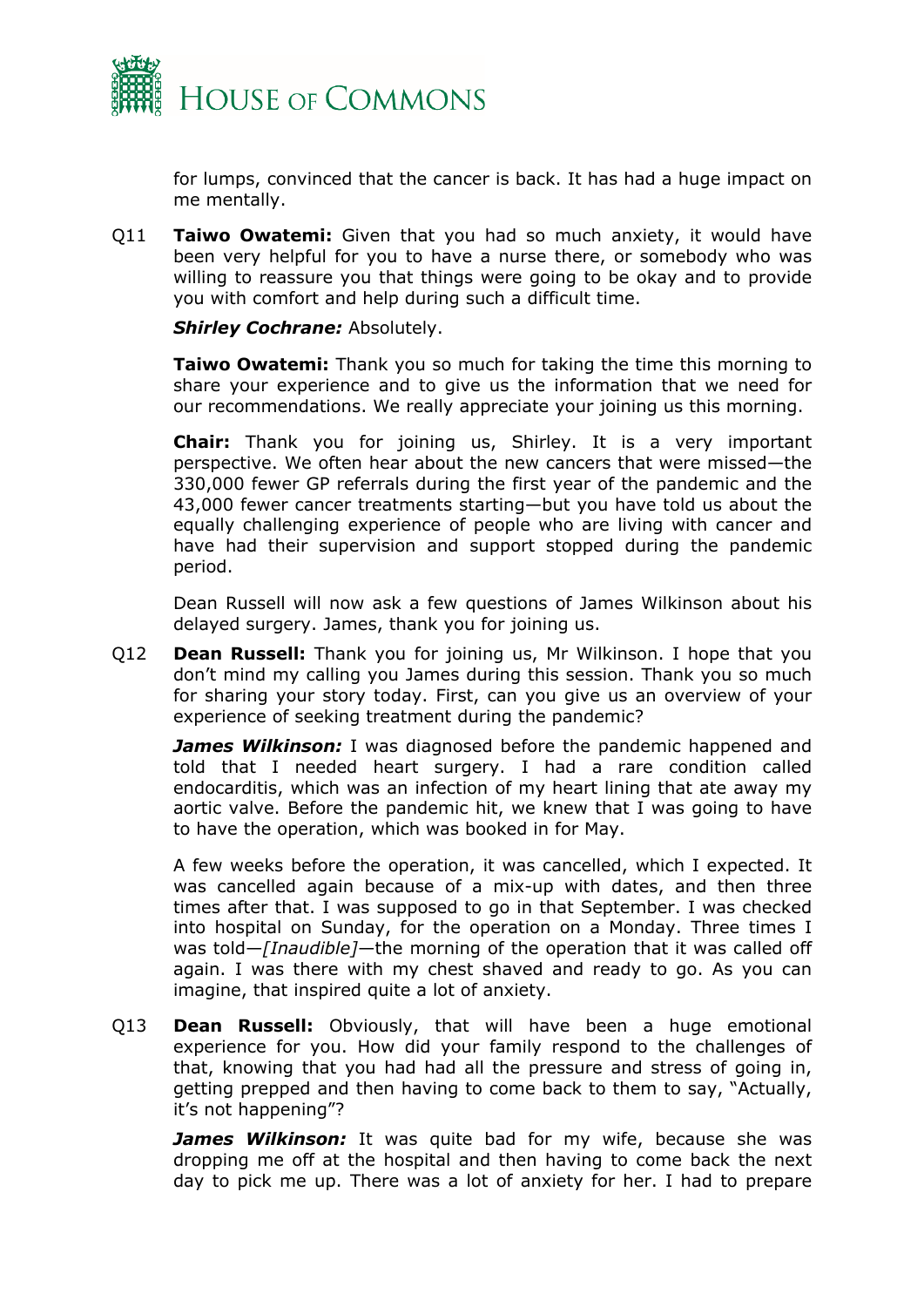

my six-year-old daughter before the operation and tell her what was going to happen, without going into too much detail. The next morning, she would come home from school to find me at home and say, "Oh, that was quick, Daddy." Every time, I had to tell her, "I'll be in again." *[Inaudible.]*

Q14 **Dean Russell:** You mentioned that this happened three times. How was your treatment impacted at each of those stages? Were you given additional support when each cancellation happened, or was it just back to square one, as it were?

*James Wilkinson:* I went straight back into isolation. They were quite good at getting me booked back in, but knowing that it was going to get cancelled every time. There was nothing in between. The nurses and doctors were all very apologetic and sympathetic. There were difficult days, but there was nothing they could do about it. To be fair, the first time, an actual emergency came in, which took up my ICU bed, but the next two times Covid patients were involved. One was on my ICU ward, which shut the whole ward down on that morning. The last time, there were no nurses available to look after me, because they were all dealing with Covid patients.

Q15 **Dean Russell:** In terms of the process, was there anything that went well throughout that time, or was it all negative?

*James Wilkinson:* It was very much the same as for Shirley. Nothing really went well. I was isolating for three months. Every day I sat at home, not hearing or knowing anything. Every day I was feeling worse. Every week my health was getting worse. As Shirley said, the anxiety is terrible.

Q16 **Dean Russell:** I cannot imagine how awful each of the cancellations must have been, especially by the time you hit the third cancellation. Even with those in place, was there anything else that could have improved the experience? I am thinking about communications and so on. Was there anything that would have made that at least easier to deal with?

*James Wilkinson:* It is one of those things. It is not something that somebody could have foreseen. I cannot put the blame for it on anybody particularly. Obviously, the first cancellation was the worst. By the third, you are slowly getting used to it. With the first one, I could not speak for emotion. I tried to call my wife to let her know that it had been cancelled, and I couldn't get the words out. You find yourself just sitting there, shaking and thinking, "What happens now? What do I do from here?" As I said, they got me booked back in pretty much straightaway, but then you have to isolate every single time. You have to do Covid tests— *[Inaudible.]*

Q17 **Dean Russell:** What about the communication that you received in between those times? Was there clear communication around what treatments you needed? Obviously, you were isolating. What would you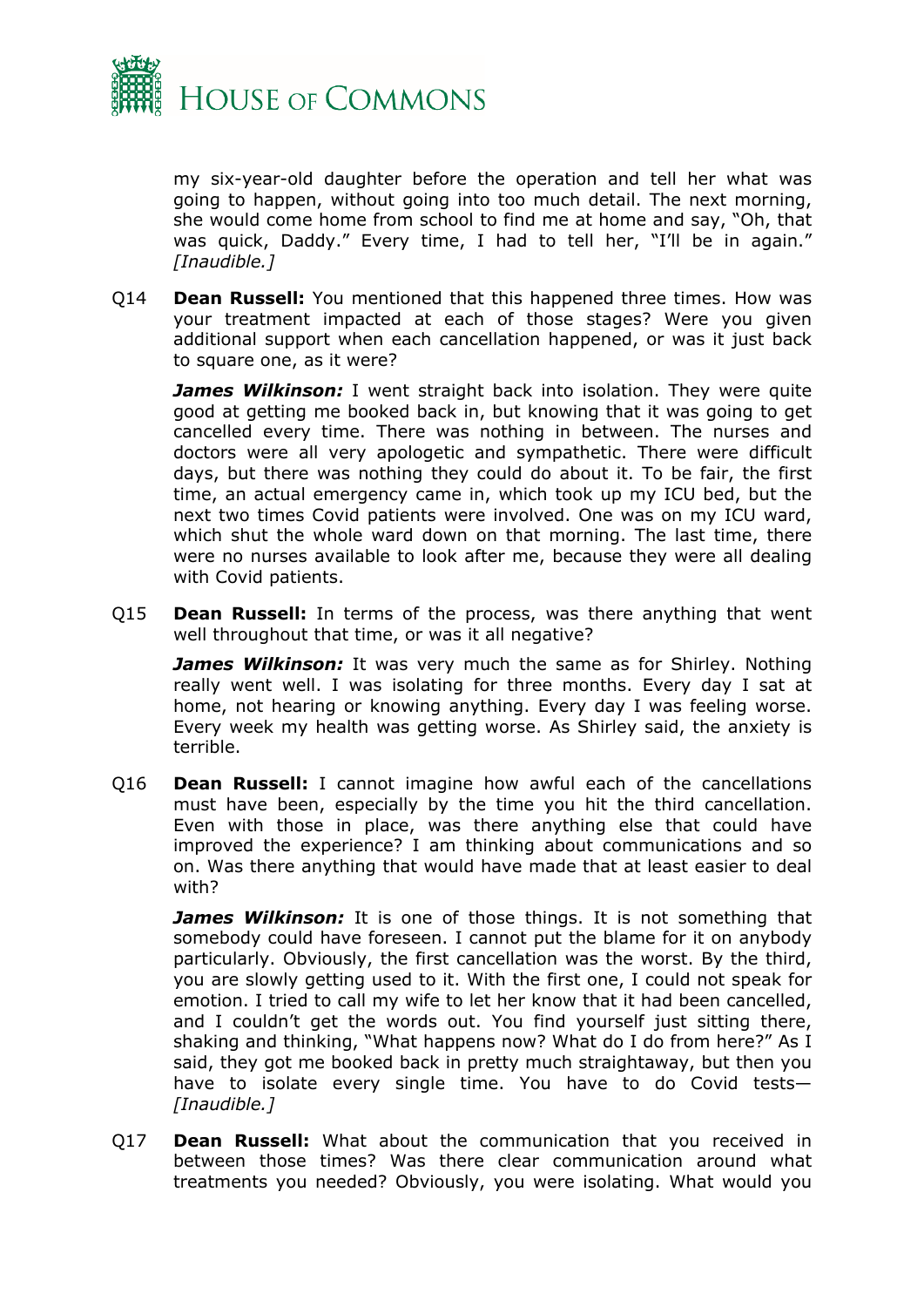

have improved during that time?

*James Wilkinson:* I cannot say that I would have improved much. As I said, I had an operation date very quickly afterwards. Maybe there could have been some reassurance. You know that your operation is very invasive. You are going to have yourself opened up. There is a very small chance of worse happening. Maybe I could have had somebody speaking to me more to reassure me, but there was nobody to talk to.

Q18 **Dean Russell:** Are you clear now on what the next steps for you are? I understand that you ended up going private to have the operation. Are you clear on what the next stages are from an NHS perspective, or are you dealing with that separately now?

*James Wilkinson:* Going back to the private operation, I was very lucky, as my wife had private healthcare through her work. We wanted that to be a last resort, really. If it wasn't for the private healthcare, we don't know when my operation would have happened. It would have happened by now maybe. It could have been going on for weeks and months still.

As far as any other treatment is concerned, I was lucky to be able to have cath rehab in the private hospital. I believe that the NHS also does that, but it was not doing it during the pandemic. I was able to build up my fitness again through private healthcare. As of now, I have no more treatment to come. I am actually—*[Inaudible]—*complications. With my age and fitness, they did not really know how to deal with me. I have a— *[Inaudible]*—and am a keen runner. I have been told that I have got to keep my heart rate below 121, but generally that is written for people who are overweight or have a general heart condition. I am having to go along with that guidance. I have been trying to contact the cardiologist. I contacted him because my blood pressure was slightly high. He got me on a 24-hour blood pressure monitor several months ago, but I have not heard anything since. I do not know what the outcome was. I have asked to speak to Mr Davis to find out what I can do, but he has not answered.

Q19 **Dean Russell:** Finally, if you don't mind sharing, what impact has this had on your life generally, both your family life and from an emotional perspective? We often think of health as being a very physical thing, but it has a much wider impact on our mental health and on those around us. Would you mind sharing what you would say that experience was for yourself?

**James Wilkinson:** Again, it is just anxiety, just not knowing. They have assured me that I am not going to have a heart attack, pretty much, but it could cause damage to function—damage to my pump—that could eventually cause a heart attack. Until I get to speak to somebody who really knows what they are talking about, I am in limbo when it comes to knowing what I can and cannot do, so there is anxiety.

As far as my family is concerned, we are just living every day. Personally, I get on with life and am quite positive. You try not to worry about it. I don't know anything for definite, so every time I go out running I watch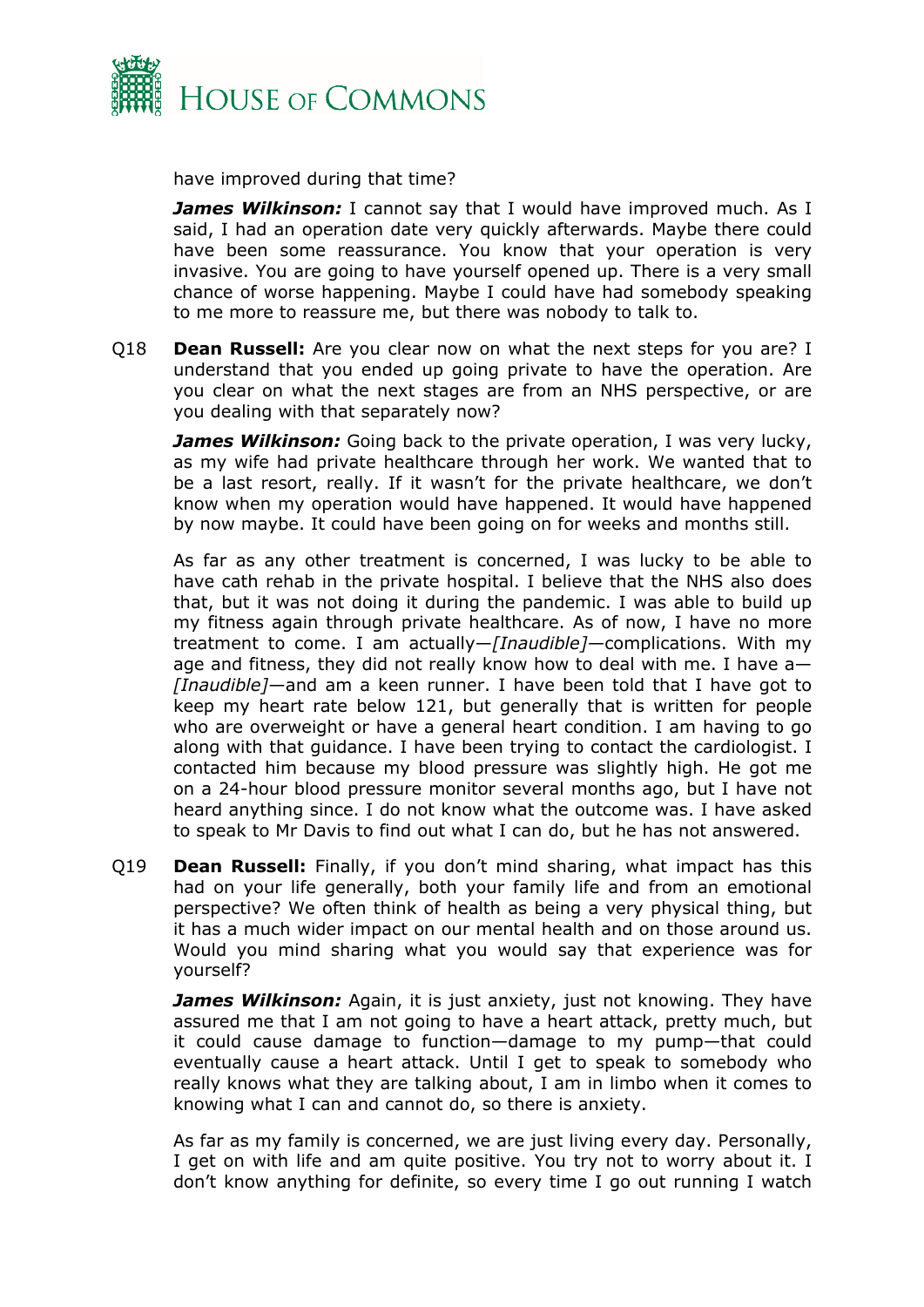

my heart rate. I have to stop if it is up to 142, which is not very high at all.

Q20 **Dean Russell:** James, thank you so much for sharing your story. It is really invaluable for the reports that we do in the Committee. I appreciate your opening up to us. Thank you for your time.

*James Wilkinson:* You're very welcome.

**Chair:** Let me add my thanks to both James and Shirley. What the media report are numbers of people waiting for operations. What we do not hear about is the distress caused by delays in operations and care, and by failure to communicate. We really appreciate your time this morning. It will frame our discussion about the backlog in a very helpful way.

### Examination of witnesses

Witnesses: Professor Mortensen, Dr Goddard, Dr Henderson and Anita Charlesworth.

Q21 **Chair:** On our second panel, we have three royal college presidents and Anita Charlesworth from the Health Foundation. I think I am right in saying that the royal college presidents are all practising or practise part time, so they have had experience themselves during the pandemic of what it has been like dealing with patients.

Perhaps I could start by asking for your reflections on what we have just heard from James and Shirley, and on any other experiences that you have had during the last 18 months. Let me start with Professor Mortensen from the Royal College of Surgeons.

*Professor Mortensen:* Good morning to everybody on the Committee. James's and Shirley's stories are all too familiar, regrettably. As you rightly point out, the bald figures of record waiting times—5.5 million, with nearly 6,000 waiting nearly two years—do not really reflect people's individual personal experiences. We tend to think of them as numbers just another case to get done—but they are all very moving personal stories. I thank James and Shirley for setting the scene.

What they describe is the panic and terror that occurred during the first wave of the pandemic. Hospitals and critical care units were completely overwhelmed. Ordinary, everyday activity in hospitals largely stopped the follow-up of breast cancer, for example. James described the experience of having his surgery cancelled because there was no critical care facility and because of the dangers of having surgery at the time of Covid. We now know that that would have led to four or five times the rate of mortality, compared with non-Covid times. We have learnt a lot about how we need to have a resilient, sustainable health service that can still function at a time of crisis like this.

Q22 **Chair:** Let me ask you one follow-up on that. You are a surgeon, so in a way your responsibility is for the operation, but do you think there is a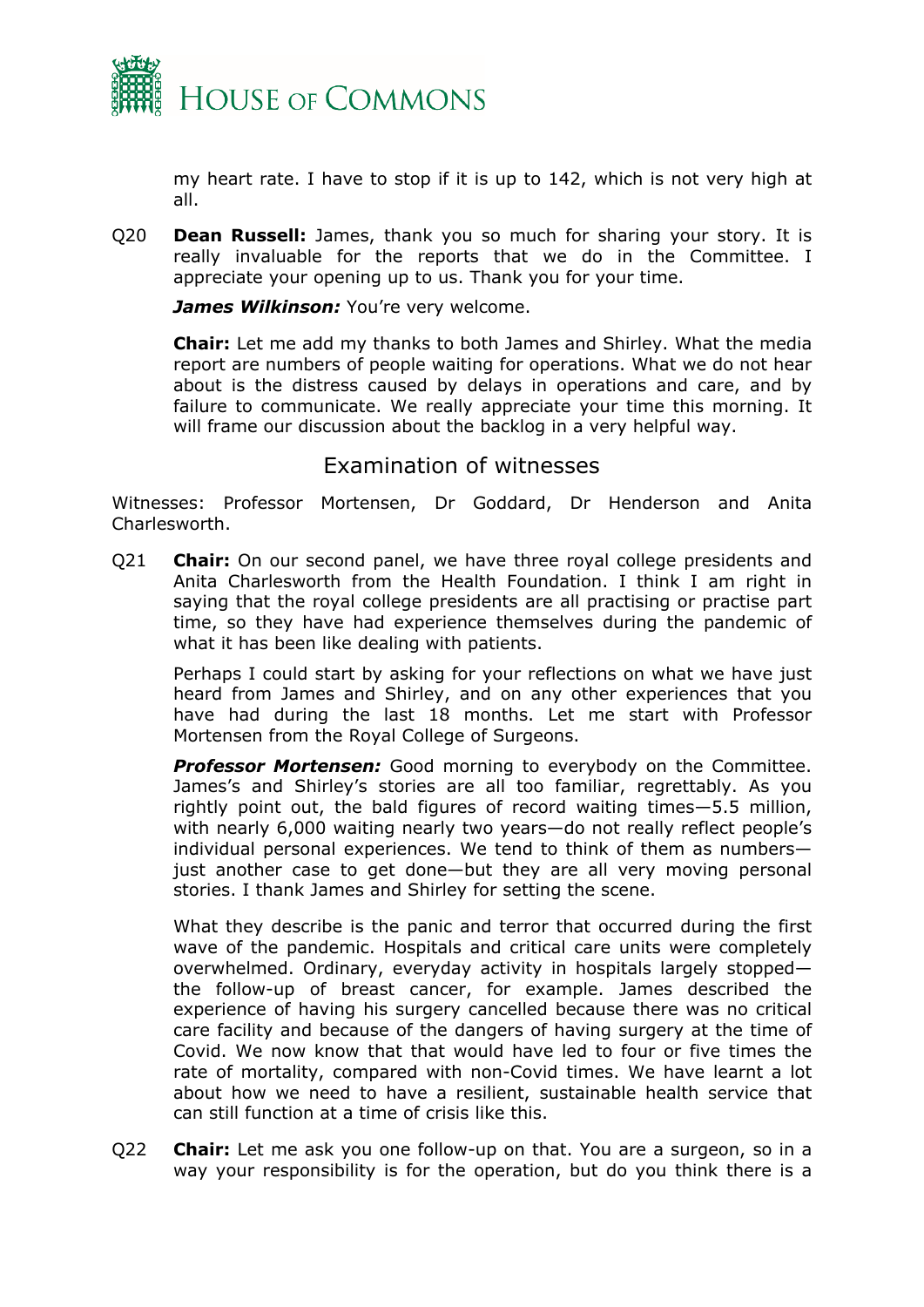

broader issue about communication with patients? That may not be your direct responsibility as a surgeon, but when someone comes into hospital after isolating for months, is prepared for the operation, and is suddenly told, "No," and sent home, do you recognise that picture, where the way these things are communicated to patients and the support given to patients is not as good as it might have been?

**Professor Mortensen:** I do. It is very difficult, though, isn't it? Surgeons can control the things within their control. If there is a problem with testing or there are problems contacting the patients to get them in and so on, that is all extremely difficult. I agree completely that a really important part of any surgeon's function is good communication, but I think in these exceptional times, it all fell apart.

Q23 **Chair:** Let me bring in Dr Goddard from the Royal College of Physicians. What are your reflections on what we heard?

*Dr Goddard:* It is very difficult to hear stories like that, isn't it? It reflects what many people are hearing in their clinics every day at the moment. I was struck particularly by Shirley's use of the word "abandoned". I do not think that any doctor working in the NHS, and I feel passionately about the NHS, wants to work in an organisation that leaves people feeling abandoned.

James concreted down some of the specific issues. During Covid, beds were shut because of Covid. They continue to be shut because of the infection prevention and control measures that we need. A lack of nurses means that you cannot keep beds open. It is fine having physical beds, but if you have no staff you cannot run them. The Nightingale hospitals that we saw during the pandemic were fantastic. We managed to get all of that up and running, but there were not enough staff, so we could not use those beds. We have to be very careful moving forward when we think about how to manage the backlog. We must ensure that we do not just create physical space. It is human resource that is most important.

Shirley's story resonated with me, in particular. I had cancer of the kidney in the same year as Shirley. I am under regular follow-up, too. I have been very lucky in so far as I have had a cancer specialist nurse whom I have been able to contact. While my regular scans are being delayed because there is a massive waiting problem with diagnostic tests—something else we could discuss—I have been able to have a contact point. We know that many cancer specialist nurses and other specialist nurses have had to move to other parts of the hospital in order to support the Covid response. When you have limited human resource, you tend to put it where you need it that day.

In my mind, many of these problems would be resolved with more people. There would be more people to talk to, so that patients could get the reassurance they need. Time and time again when I talk to patients, they say that not knowing and not hearing are the things that cause the problems. It causes a huge amount of mental stress, both for them and,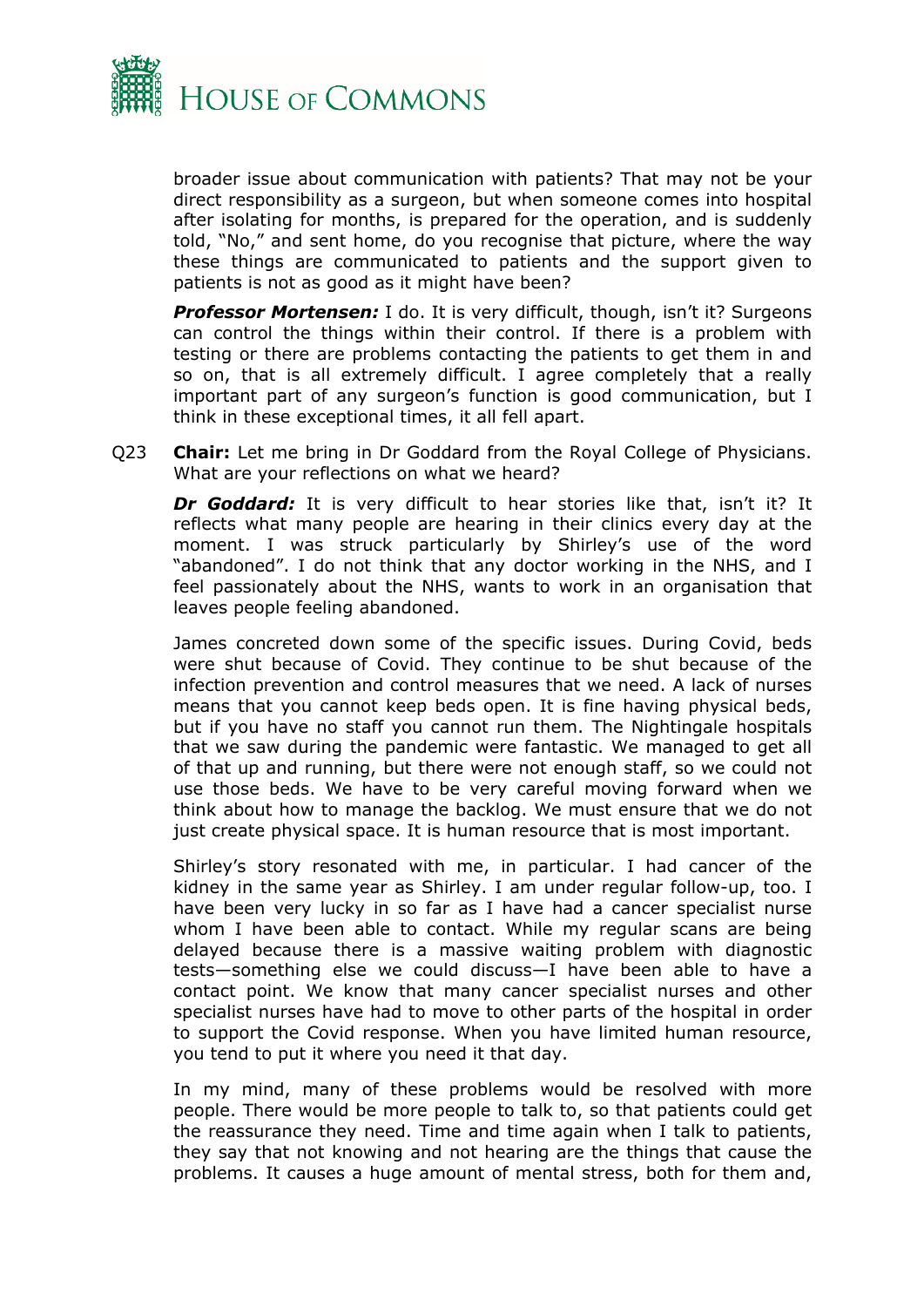

as James described, for their families as well. It is difficult not to be moved when you hear stories like that. As Neil said, sadly this is happening day after day.

Q24 **Chair:** Dr Henderson, you are from the Royal College of Emergency Medicine, so you represent all the A&E doctors. What has been the impact on emergency care of all these delays in elective care? What have you noticed?

**Dr Henderson:** We understand that people want information. When they find it difficult to find information, they go to the place where the lights are on. Almost inevitably, we will have seen patients who have questions that, unfortunately, we cannot answer. Primary care has been seeing that patient group as well. They will have seen people whose questions they will not have been able to answer. We need to make sure that we have the ability to answer those questions in the right place; otherwise, it is a very ineffective system.

Q25 **Chair:** We will ask you some more questions later about the impact on the A&E side of hospitals. Our next session will be on primary care, mental health and the community impact, but this morning we are focusing more on the hospital impact.

I welcome Anita Charlesworth, who has given us a lot of help over the last year or so on our social care thinking. We will see whether that comes to fruition today. We are all keeping our fingers crossed on that one.

Let's look at the backlog, which will also be addressed by the Prime Minister in his announcement today. We have heard some very personal stories. It is important to try to quantify how big the issue is. That is what you do professionally. Could you give us some sense of the scale, the number of people going through the kinds of experiences we heard about from Shirley and James?

*Anita Charlesworth:* I will speak about those numbers, but the reality is that the scale is so large that all of us will have been affected and will know someone who is affected. Before the pandemic, the waiting list in England was just over 4.4 million people. Before the pandemic, in 2019, waiting times were increasing. The waiting list was growing by about 300,000 patients a year prior to that. We have not met the constitution standard of seeing 92% of people within 18 weeks since 2016.

Over the pandemic, up until June this year, the waiting list has grown by just over a million. We now have around 5.5 million people on the waiting list. That increase in the waiting list is not uniformly distributed. Parts of the country that were most impacted by Covid have seen the waiting list grow most. We have also seen, very worryingly given the concern of this Committee and many others around inequalities, that waiting times have grown most in deprived areas. While this is a nationwide problem, it is not being borne equally by everybody. Five and a half million people is an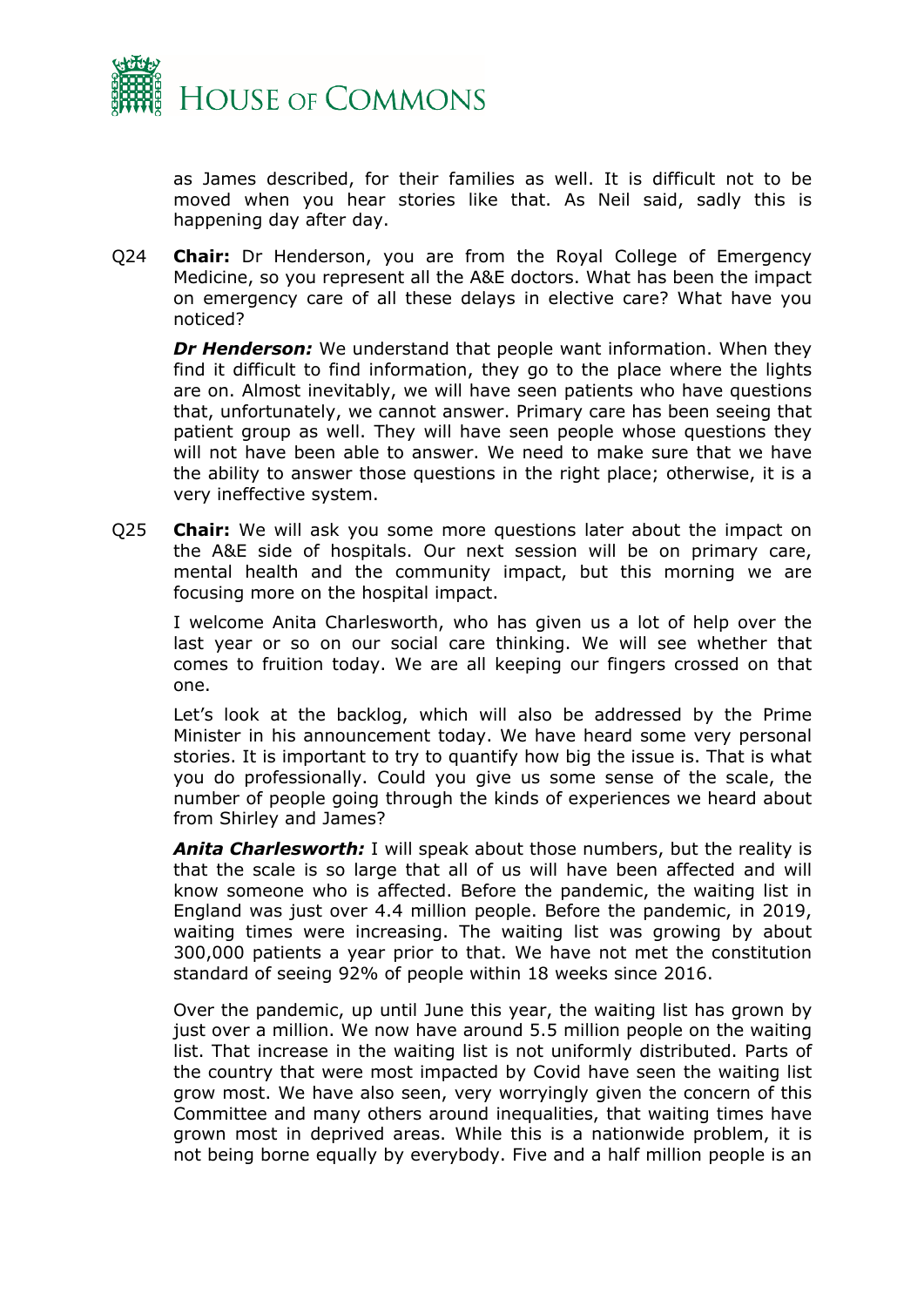

enormous number of people. It means that at the moment, now, around a third of those on the waiting list are waiting more than 18 weeks.

I guess the thing that really makes this such an enormous challenge is that we know it is not the totality of the problem. Through Covid, many fewer people presented or were referred for care. The estimates are that, through the pandemic, anything up to 8 million people we would have expected to come through our system have not come through the system.

One of the key questions is, first, what level of harm has been done as a result of that treatment not occurring? Much of it will be emotional, but we are also seeing a lot of physical harm as well; for example, the number of people getting diabetes treatment is down significantly. Obviously, good management of things like diabetes is really important for the long term. As regards the maintenance of good health outcomes, I do not think we will know for many years quite what the implications for that are.

If around 75% of the people needing treatment that did not appear reemerged, we potentially face the prospect of needing to treat about 12.5 million people. If only half of those people do not appear, we are looking at around 10.5 million people. Those are enormous numbers in a country of 55 million people. It is why all of us will know somebody who is affected.

Today, we are hoping that there will be an announcement on funding, but with numbers of that size the challenge is enormous. Our estimates are that if you want to get back to the 18-week standard by the end of the financial year 2024-25—broadly speaking, the end of this Parliament and if 75% of those missing patients reappear, you would have to spend in total around  $£17$  billion. I will say that again:  $£17$  billion. That is just over £4 billion a year.

That is obviously an enormous sum of money. As Dr Goddard said, finding the money is one challenge, but actually the bigger challenge is having the real physical resources to do that. That would equate to needing just over 18,000 more nurses and over 4,000 more consultants to get through that backlog.

Funding is absolutely critical to this—

Q26 **Chair:** Do we actually have those nurses and those consultants? Do 4,000 consultants exist that we could recruit who are not there at the moment?

*Anita Charlesworth:* Not easily. The likely way that we would have to do it would be to encourage existing staff to work longer hours. Part of our cost estimate is that it is very unlikely that we would be able to do this activity at the normal cost of providing care. It will cost extra because we will also have to use a lot of the independent sector and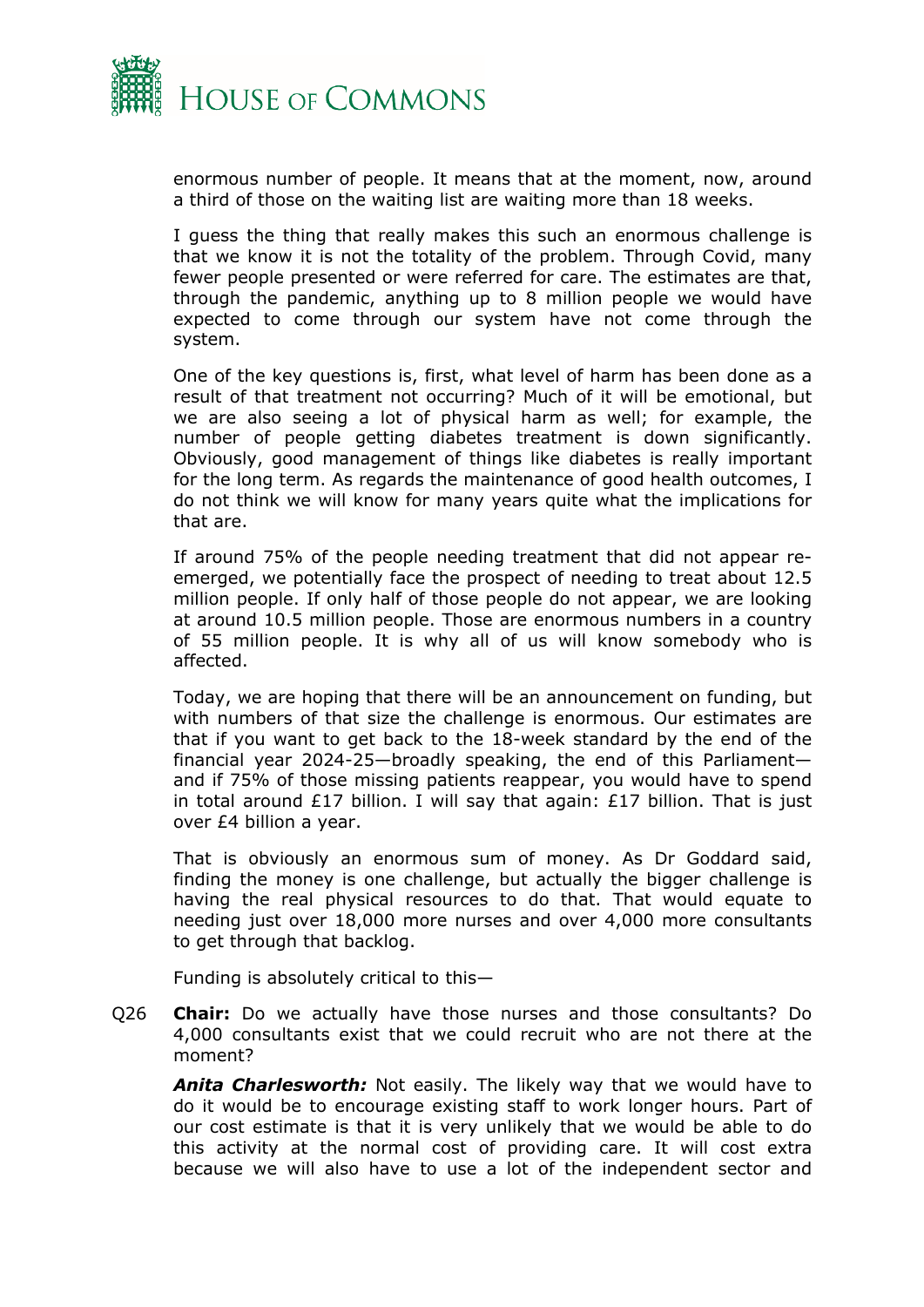

develop long-term partnerships with them. We will have to work differently. We will almost certainly need international recruitment. Eventually, we need to pull every lever that is available to us to get anywhere close to that.

Q27 **Chair:** Can I ask you how realistic that is? Let's say that the Government find the financial resources that are necessary. Given that countries all over the world are facing their own Covid backlogs—the WHO says there is a global shortage of 2 million doctors—and independent sector doctors themselves work in the NHS, is it actually a solvable problem by just looking at workforce capacity, irrespective of funding?

*Anita Charlesworth:* I think it is incredibly hard to do it over that timeframe. Realistically, it may well take quite a bit longer than four years. One of the other factors will be what happens with Covid. As the testimony showed, and medical colleagues on the panel have emphasised, elective care does not exist in a bubble. What is happening in the wider healthcare system will have profound implications for our ability to meet the backlog.

The other thing to say is that patients waiting is not without impact on the health service as well. People get worse. They need reassurance and follow-up while they are waiting. The sense that we have the luxury of parking people somewhere and saying, "We'll deal with you later," is quite unlikely. The urgent challenge is to think through very carefully how we best recruit and retain as many staff as we possibly can. The workforce report that you did recently on the importance of retention is critical. We have a mountain to climb, but it looks like Everest if we cannot retain staff. All of those issues are absolutely critical.

We need to also think very carefully about how we design the way we deliver care to people on that pathway—there are lots of innovations going on—so that we use every bit of resource that we have optimally to get through as many patients as we possibly can.

**Chair:** Of course, there is the Anita Charlesworth amendment to the Health and Care Bill, supported by the royal colleges, which would be another thing that helps. I will bring in my colleagues now to talk about some of the things that we might think about doing. Let me start with Dr Luke Evans.

Q28 **Dr Evans:** Professor, I want to dig down a little bit into the surgeons' aspect. My crude understanding is that surgeons were redeployed and have not been doing as much cutting as they would like to do. They are raring to go, but part of the problem is that the anaesthetists have been moved across to the intensive side to deal with Covid, and then are coming back and are washed out. How much of a characterisation does that fit? Where is the bottleneck from the surgeons' point of view?

*Professor Mortensen:* I think it is a combination of the two. Clearly, we started from a low base in the sense that in anaesthesia about 10% of all consultant posts are vacant at the moment. Most operations need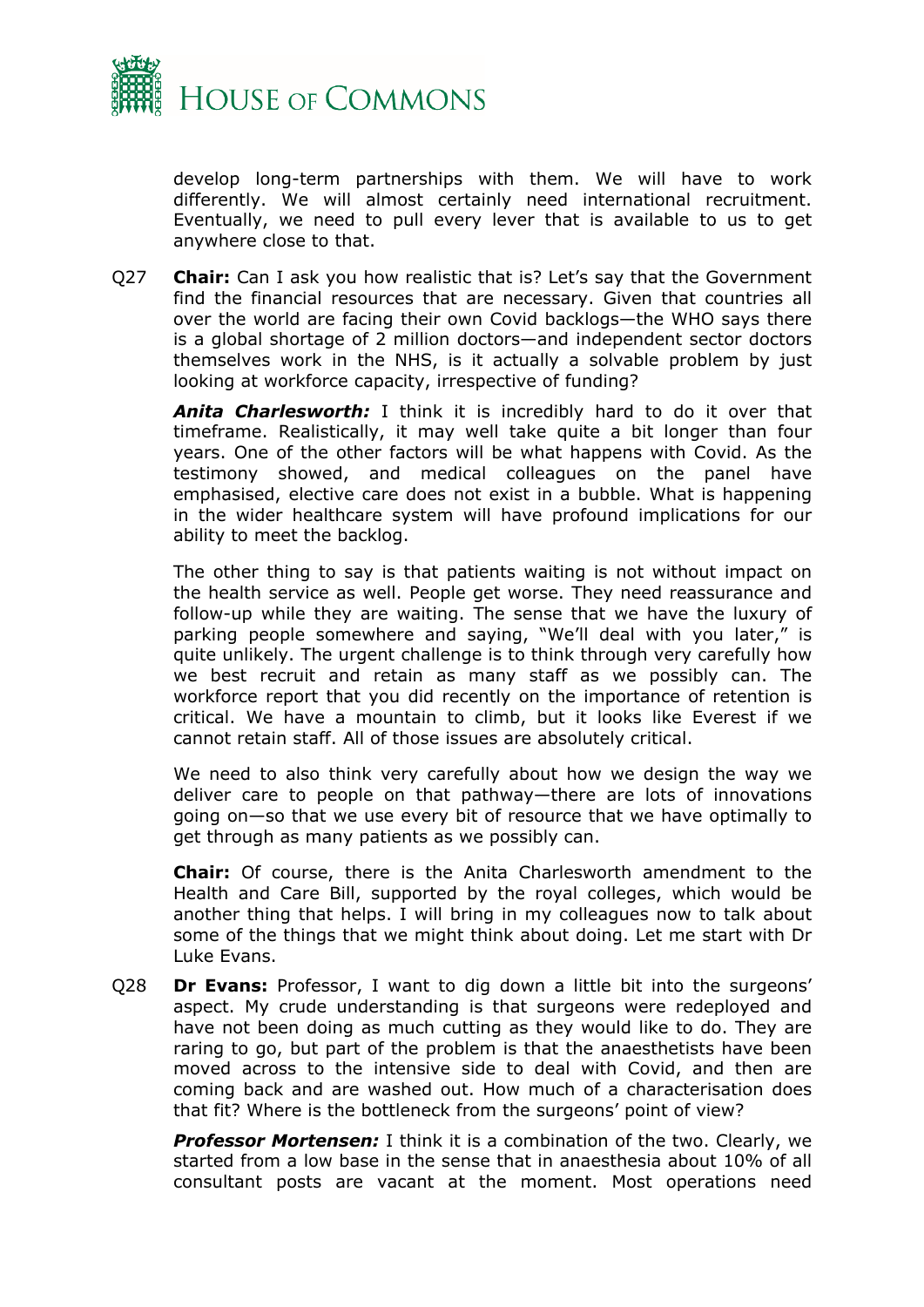

anaesthesia. One of the innovations is trying to see how many surgeries can be done with local anaesthesia and variations on that, but none the less you cannot get round the fact that you need a surgical team. The surgical team will not just be the surgeon; it will be the anaesthetist and the theatre team. All of those have pressures.

Coming back to the surgeons, the retention issue is really important. As Anita has brilliantly pointed out, surgeons do not grow on trees. We cannot buy them very easily off the street. They take a long time to make. We have to work really hard to try to keep the ones that are there. As you know, there are lots and lots of pressures, around pension contributions, the lifetime allowance and all that kind of stuff.

If you are going to say to a relatively senior surgeon, "We'd like you to do weekends and nights," and they say, "Fine," even if Anita persuades the authorities to pay them a bit more, they will say, "Actually, in certain circumstances it's not worth my carrying on doing this."

Q29 **Dr Evans:** Is the pension issue resolved?

#### *Professor Mortensen:* No.

Q30 **Dr Evans:** It is still ongoing.

*Professor Mortensen:* It is still a matter—

Q31 **Dr Evans:** It seems to have gone very quiet. There was a temporary measure put in place to cover it off, but given the fact that most NHS surgeons are also in the independent sector as well—so, if you are looking at the independent sector, you need to cross over—we want to incentivise people to come back, and it seems that the pensions one is a sensible investment to solve to be able to get to this problem. I think you can sell that to the public and say, "This is the reason we are incentivising people. They are not going to do it off their own bat. They have had a hard pandemic." How close to getting resolved is it, from your aspect? Where is the sticking point now?

**Professor Mortensen:** From what I have heard in the meetings I have attended, there are still major roadblocks in the way. You talked about surgeons particularly, but I think this applies to all medics. We have mentioned the independent sector. The independent sector relies on nursing staff very often from the local NHS hospital doing shifts and so on. There is a finite resource, and you cannot just shift it to the independent sector, although during the pandemic, and now subsequently, the independent sector has provided a safe haven to a degree. There have been safe sites on which surgery can be carried out, includes James's, as he pointed out.

Q32 **Dr Evans:** You said surgeons do not grow on trees. Can you talk about the impact it has had on the training for surgeons? Surgeons need operating time and are managed on the number of cases they do, the hours they do and the number of procedures. Clearly, Covid will have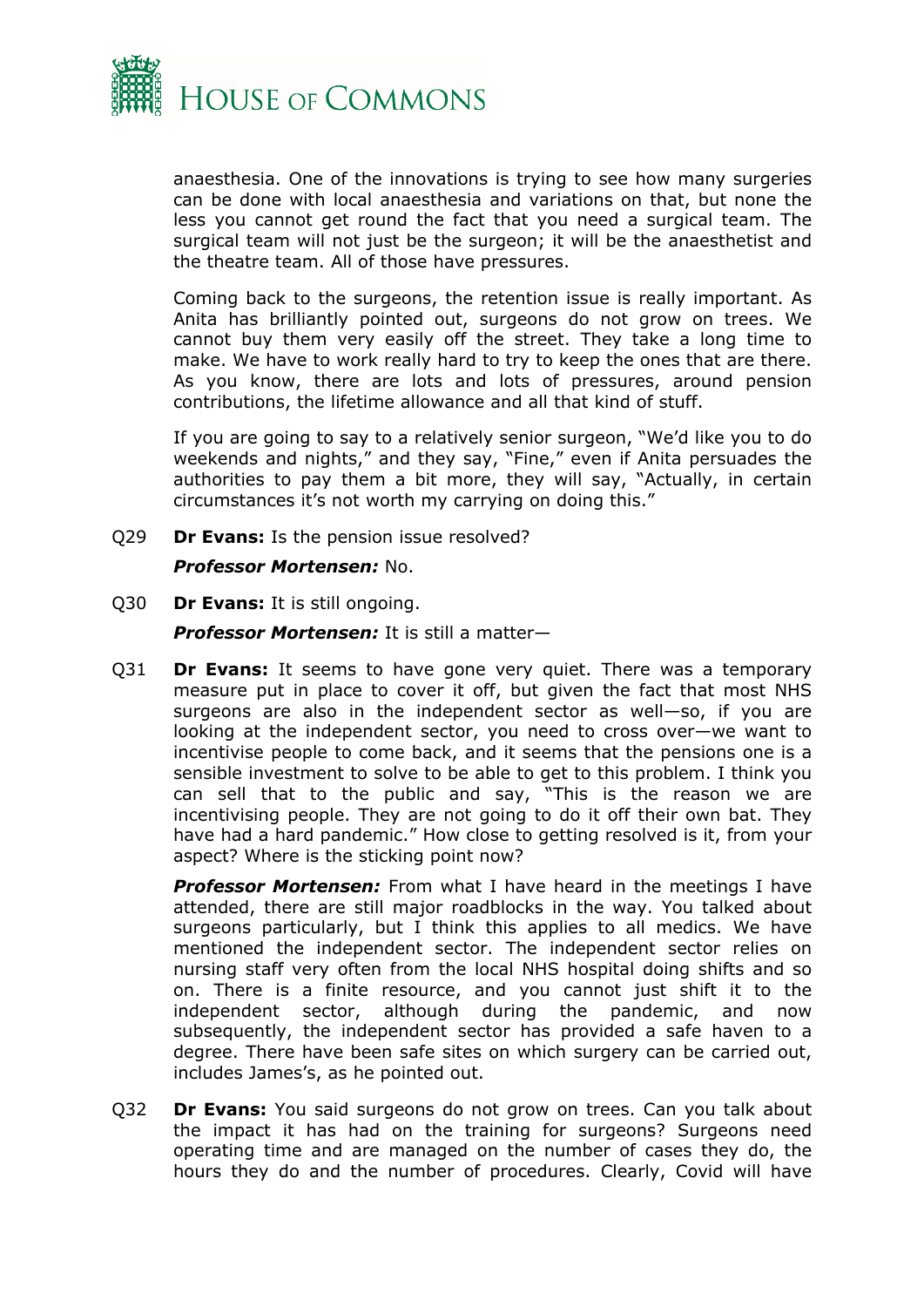

impacted on that because we have had 18 months of losing SHOs and registrars—cutting time, effectively. How has the college managed that, and what can be done to help it?

**Professor Mortensen:** We are just about to see the figures on where our surgical trainees are on their numbers to allow them to become credible surgeons. Around 50% of surgeons in their last two years of training do not meet the requirement on numbers and experience to graduate from the training programme. We have this new pipeline of new surgeons about to come along, but they are greatly under pressure because they have not had enough experience.

What is being done about it? We are measuring it. We are trying to assess the scale of the problem. We are looking at issues like AI, simulation training and so on. Those are all pretty good early in your surgical career. Later in your surgical career, there are all the subtleties of the individuality of a case and its complexity, which need to be appreciated in real time in a real patient, obviously helped by an experienced consultant surgeon. You are absolutely right; it has had a massive effect on trainees.

One of the things we are also concerned about is retention of trainees. Some trainees have become deeply disillusioned. That is another tribe we need to work really hard to retain.

Q33 **Dr Evans:** Thank you very much. Dr Goddard, perhaps I could come to you. From my experience in hospital, all roads led to the radiology department, and testing is really important. You will know this from physicians asking for CT scans and MRI scans. Do you perceive that as a bottleneck going forward?

*Dr Goddard:* Getting the scans is a bottleneck. We have lots of people, particularly in out-patients, who are waiting longer times to get diagnostic tests. Getting them reported is a bit of a bottleneck, although reporting—because images can be sent around the world—can be done and then you can have reports done in the middle of the night UK time when it is daytime in Australia, for example.

I think pathology is probably under bigger stress, certainly from the point of view of histopathology—looking at query cancer specimens that are taken. That is much more of a pressure and a worry. Clearly, at the moment getting blood tests is a real problem.

Within the waiting times we are talking about, specifically the 18-week times, about two thirds of people are under the 18 weeks. They are still on the waiting list, but they may be waiting for tests. We do 1.7 million blood tests a week in the NHS. That number has been significantly curtailed because of the blood bottle shortage. It seems likely that, because of Covid and all the issues with the supply chain, there are going to be added complications that will lead to further delays in diagnosis. You cannot start a treatment and therefore get off the waiting list until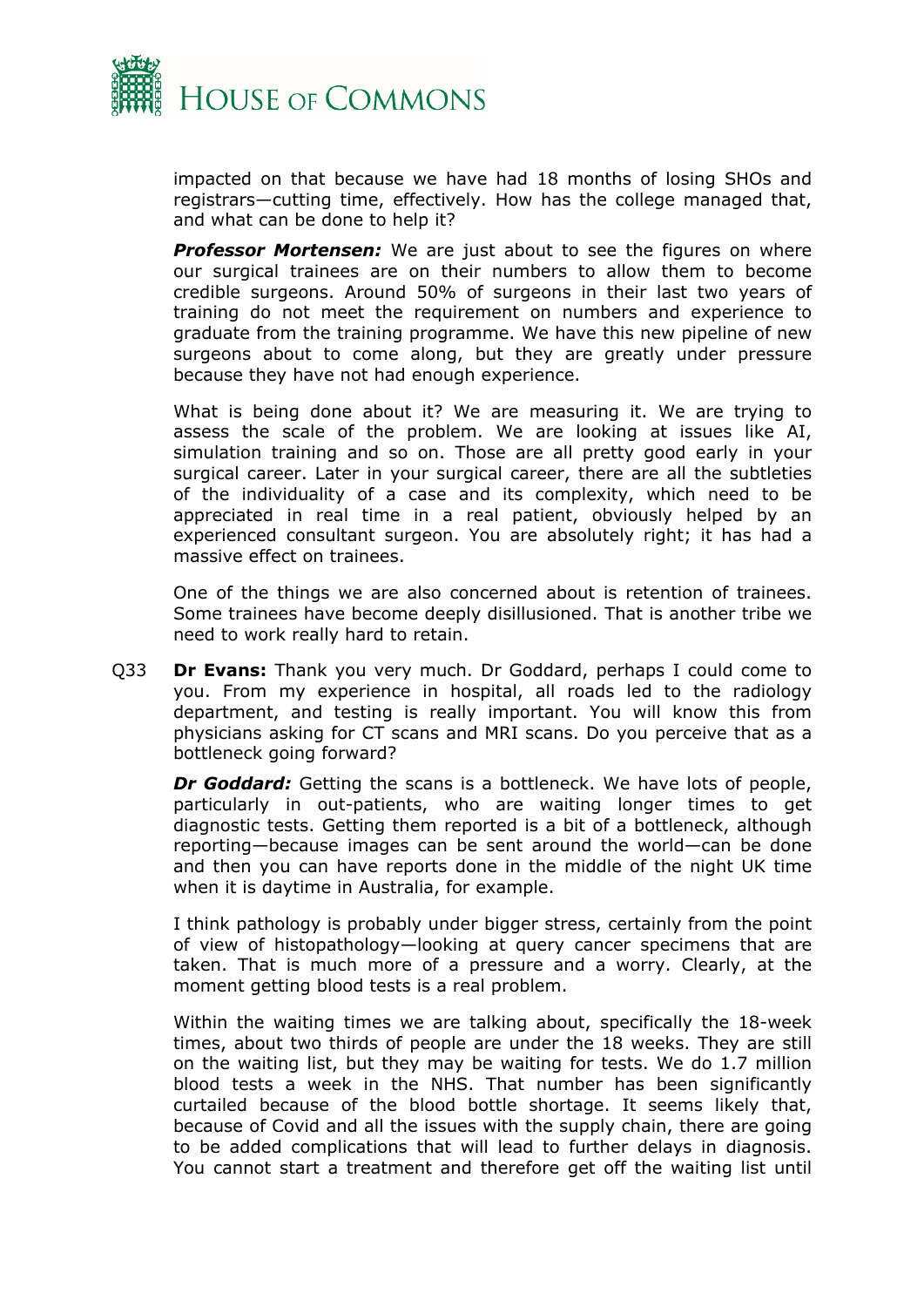

you have a diagnosis. The surgical aspects are really important. Trauma and orthopaedics is the biggest group waiting for a treatment, but if you go down, about half the number waiting for hips and knees are also waiting for heart interventions, which might not be done by surgeons but are done in cardiological departments and gastroenterology departments—my own speciality. We have to think about the diagnostic processes, as you have alluded to.

Q34 **Dr Evans:** You have both highlighted it perfectly, which is what I was hoping you would do. Do you think the NHS has a joined-up plan? I always think that Sky Cycling was infamous for taking percentages across weight and aerodynamics. Suddenly, if we make the percentage better on the bottles and in operating theatre efficiency, we can hit the 120% efficiency that is being asked of hospitals at the moment.

Do you think the NHS has a plan to be able to do that or is putting it together? Is it coming through to you in your positions at the coalface? That is really important for us to be able to say, "Look, are we seeing this joined up?" You have given a list already off the top of your head. I am sure that list will be tenfold. That is really important because, until someone is pulling that together to knock them all out, it becomes very hard to deal with and break down the scale that we are looking at.

*Dr Goddard:* It does not feel like there is a coherent plan. The challenge, therefore, is that we are all interconnected. We know that winter is coming. Clearly, winter has been here already. I was on duty a couple of weekends ago, and because of Covid sickness and staff absences there were no trainees on my ward. Normally, I would go round with a trainee or an advanced clinical practitioner. Both were off sick, so I did the ward round on my own. These are things that are impacting on a daily basis.

During winter, we would normally see the medical wards get full; we spill over, and what becomes the winter ward is normally an orthopaedic ward. Immediately, Neil and his colleagues cannot operate on people who are on the waiting list. I do not see that being any easier this winter. If anything, I think it is going to be much worse this winter because of Covid infection and prevention, as I talked about before, but also because we are expecting a bad flu season this year; people have not been exposed to flu over the past year so it is likely to be much worse.

The news about the £5.4 billion funding is fantastic, but let's be under no illusions: this winter is going to be remarkably hard. It is going to impact waiting lists probably more than anywhere else.

Q35 **Dr Evans:** That leads me to my final questions, which are for Dr Henderson—the perfect place because A&E is always the brunt and the traffic light for the health service. We are hearing GPs next week, but can you talk about the experience of what you think the primary care and A&E relationship is at the moment? There is talk in the newspapers that GPs are not opening and it is putting pressure on A&E. They would push back and say, no, it is because there are significant pressures and people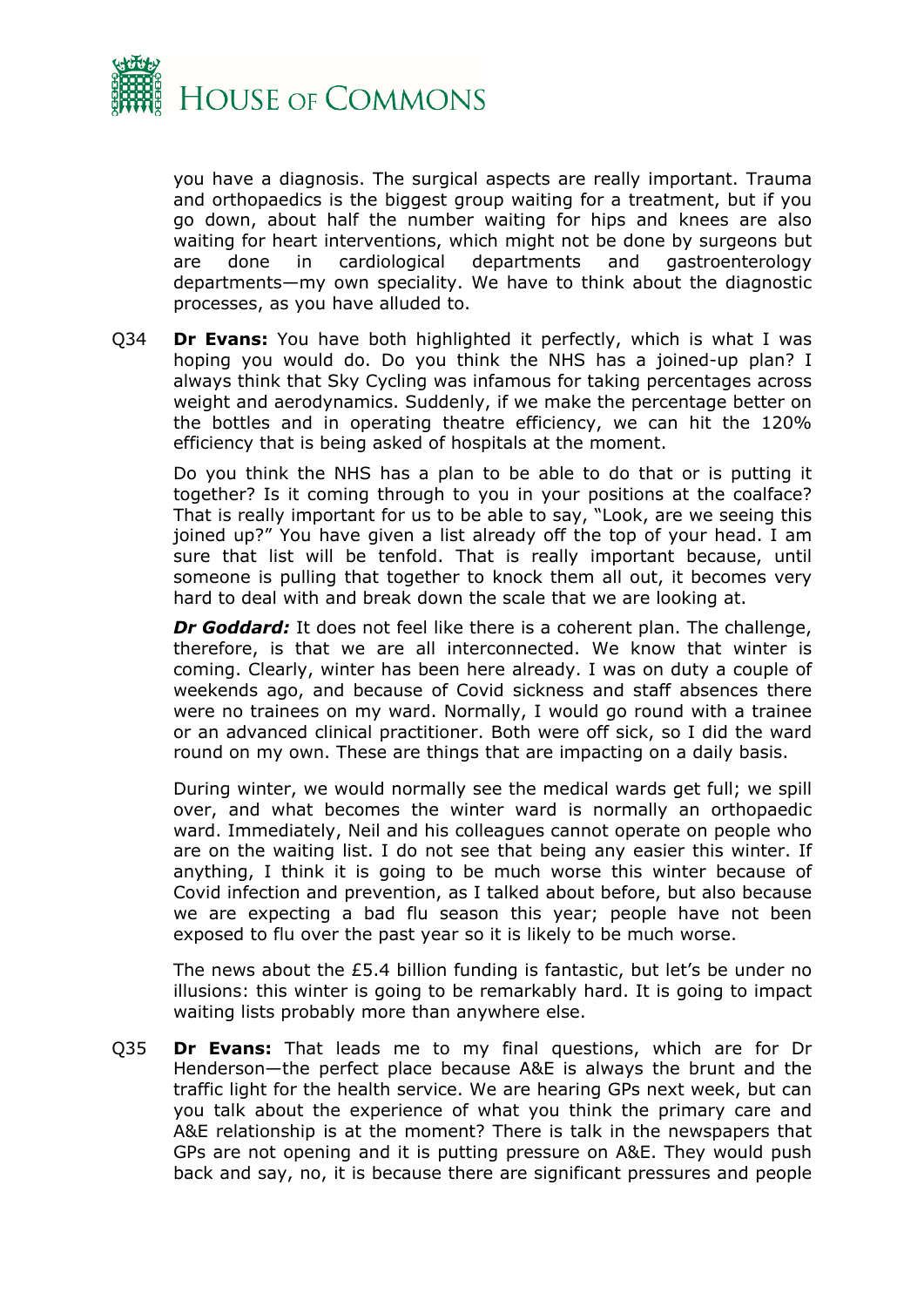

are changing their behaviours. Does the college have a position on that?

**Dr Henderson:** We are back at pre-pandemic levels of attendance in emergency departments. July's numbers were the second highest ever, and our A&E performance is at our lowest ever, at about 68% for type 1 performance. We are not surprised by this. There is no reason why patients would not be coming back, but there are a number of reasons why we seem to be seeing them coming back very fast.

We are seeing patients, yes, who say they cannot get face-to-face appointments with primary care. We are also seeing primary care patients who cannot get their surgical treatment, their out-patient treatment or diagnostic treatment. It is not about one side of the service versus the other side of the service. I think the media have been incredibly polarised and very unfortunate and unhelpful. If we are trying to do a joined-up plan, we actually need to work out where the right place for the patient is, and not get into that.

We know that NHS 111 has seen an increasing number of phone calls, particularly during the day. While the conversion rate is not necessarily translating to more going to A&E, the sheer numbers—because it is a very high-volume service—mean that more come to A&E. The admission numbers are going down, which means that there are more low acuity patients coming in through that route.

There is clearly a churn of patients in the system who are not receiving the care that they feel they need to get. Where you get that is by having the whole system joined up and talking to each other, with ready access and good communication, using technology to get the advice that they need. I cannot help a patient about a very specialist drug therapy that they are getting from some oncologist in my unit. I do not have the knowledge to deal with that. They should not need to come near the emergency department to get that advice.

#### Q36 **Dr Evans:** Whose job is it to signpost that?

**Dr Henderson:** The team that originally was involved with that patient's care should make it possible for patients to get the advice that they need, or for their GP to be able to access the advice they need. We have done joint statements with the GPs and with the physicians to say that patients should never need to attend a hospital unless it is adding value to their care. They should certainly never need to be admitted to hospital unless it is adding value to their care.

We need everybody to take responsibility for their patients, to make sure that they are getting the advice that they need and that they do not go, as I said before, to where the lights are on. That stops us doing our job. I am really quite good at managing the undifferentiated, seriously ill and seriously injured patient. I am not that good on the chronic disease management side of things.

Q37 **Chair:** I have a quick follow-up on that, Dr Henderson. Last year, you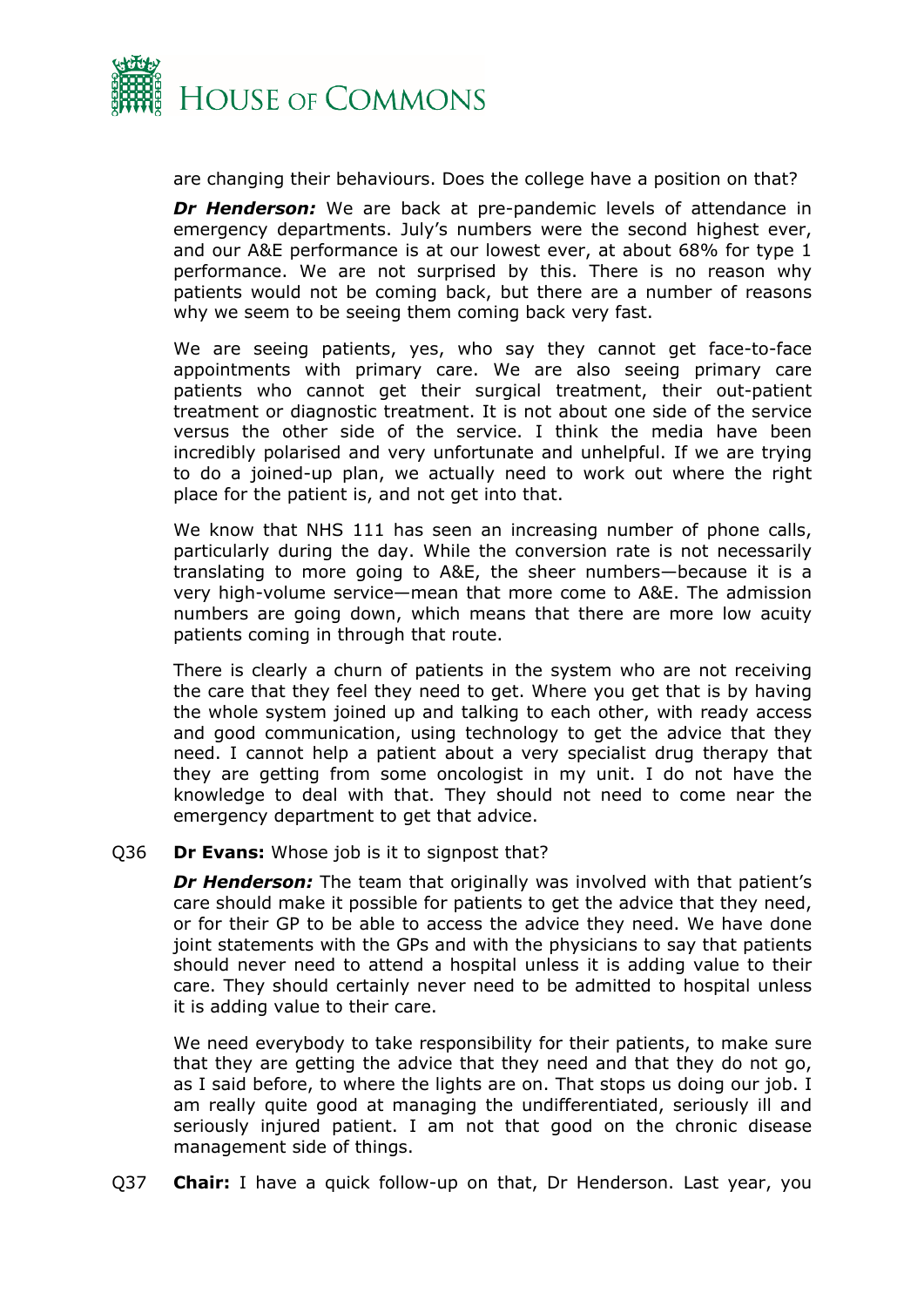

were very passionate in telling the Committee—it was very helpful for our previous inquiry—that the model we use in A&Es needed to change to, essentially, a call before you walk triaging system where people contacted 111 first before they went to an A&E, to make sure that that was the right place for them to go, or find out whether they needed to go to a GP or pharmacy instead.

There are obviously very important infection prevention and control reasons why you thought it would be wrong to have crowded A&E waiting rooms. As we move beyond the pandemic, do you still believe that we need to move towards a triaging system before people just turn up at A&Es?

*Dr Henderson:* We need to move to a system that has the right people giving advice. The problem with the NHS 111 first system is that it does not work unless there is adequate clinical validation. If there is not adequate clinical validation, unsurprisingly a call handler will default to the least risky option. It is entirely understandable that people would do that. We have had a pilot of—

Q38 **Chair:** To be clear, you do not think there is enough clinical validation of what the call handlers are saying.

**Dr Henderson:** We know there is not enough clinical validation. The only pilot that we have any data on is Portsmouth; part of the problem is that we are not seeing data and we need to see some data. They could do a 50% change of destination if they got a call-back within 30 minutes. If you just had the 111 algorithm, that drops to 20%. There is a massive difference if you have clinical validation.

The same has been shown in the only other pilot that we have data on, which is around paediatric care. An experienced paediatrician as part of the triage system can give advice and prevent attendance, but 50% of my members would say that they have seen an increase in the workload because of 111 rather than the opposite. You cannot set up a system that does not—

Q39 **Chair:** So that I understand your position, you are not saying it is the wrong solution to have a "call before you walk" triaging process, but it has to be properly clinically staffed, so that it is a doctor or a clinician who is making a judgment rather than a call handler. Is that your position?

**Dr Henderson:** There are two aspects. One is that there needs to be appropriate clinical validation from somebody who is able to give that level of advice. There also needs to be a range of possibilities. If the call handler does not have anything to say other than, "Get an ambulance to A&E," or, "Try to get a GP appointment," it is not going to work. There has to be a range of options; this thing called the directory of service has to exist in a proper fashion that has options.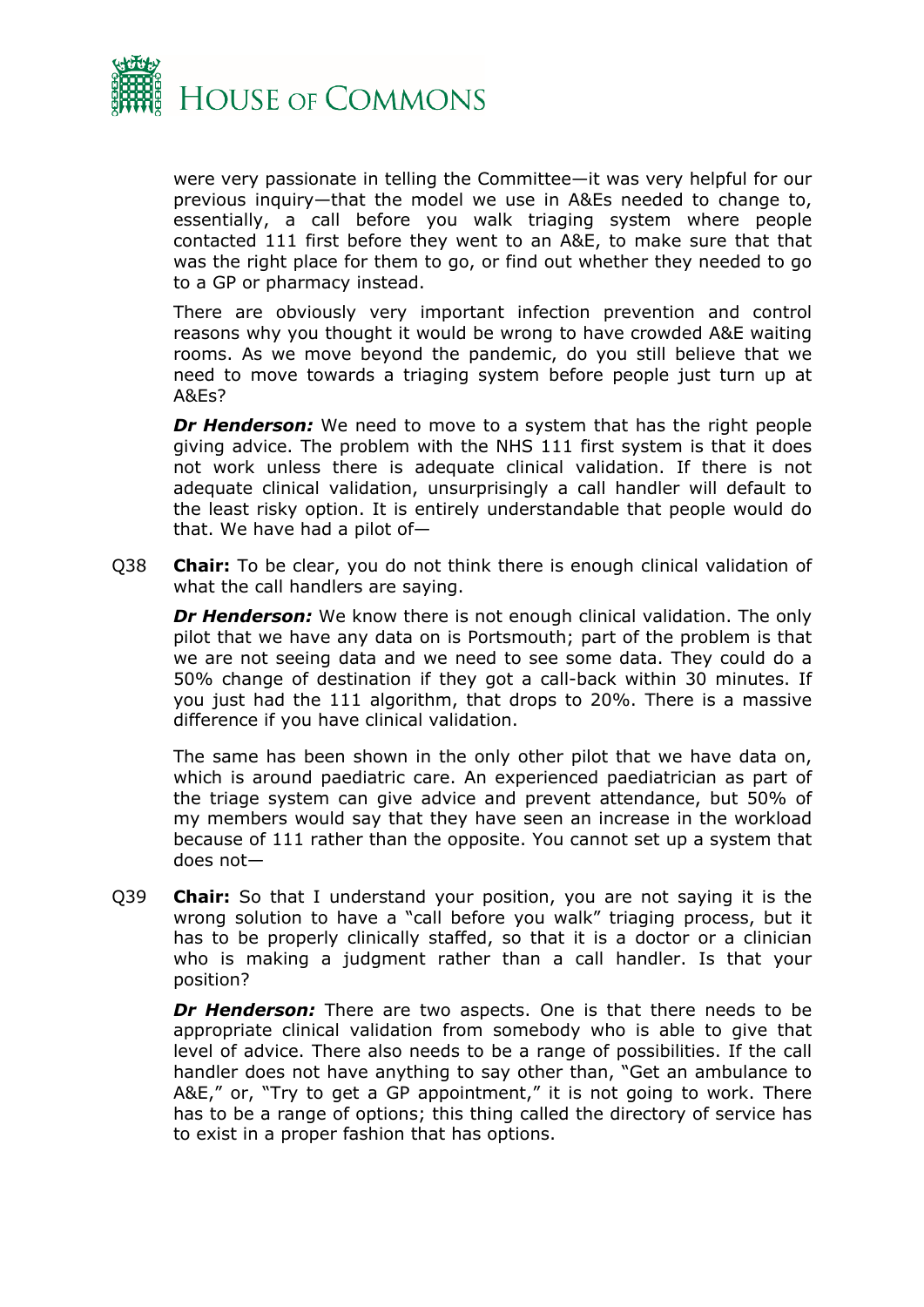

Whether it is an urgent treatment centre, a GP appointment, self-care advice or whatever it is, there needs to be an option that is not just, at the end of the day, the least risky thing, which is to go to A&E. I completely understand that. I completely understand it from a patient's point of view, but we are in a real pinch point at the moment. We are equally fearful of winter. We have been seeing levels of crowding in our departments over the summer that are worse than people have ever seen. It was not as though 2019 was exactly a glorious year for emergency medicine. We were really struggling back then. We are really struggling again now.

Our problem, however, is not the 111-type patients—the low-acuity patients. The reason emergency departments are crowded is largely because of what happens to the patients who need admission. Although a lot of attention gets paid to the demand aspect of this, what we actually need is flow through the department, and patients moving from the emergency department to a ward. We have lost beds in the pandemic. We started from a low-bed base. We then ended up with patients waiting in corridors. We know that long waits in emergency departments cause longer lengths of stay. They increase adverse events. They increase mortality. It is an inefficient way of running a system if we cannot get patients through. We need to sweat the resources as much as we possibly can. The last bad flu winter resulted in pretty well all elective surgery being cancelled in January 2018.

**Chair:** I remember it very well.

*Dr Henderson:* I am sure you do. How are we going to get through this winter, when we really do not want to cancel elective surgery, unless we can sweat every bit of the assets, making sure that every bit is working as effectively as it possibly can and we do not do anything to patients that wastes clinical time or wastes their time?

**Chair:** Thank you.

Q40 **Taiwo Owatemi:** Thank you, all the members of the panel. Anita, you spoke earlier about how Covid has obviously exacerbated the health and equality that exists in the country. How long is the waiting list in deprived areas currently?

*Anita Charlesworth:* I will give you an example. Covid-19 obviously had a bigger impact in certain parts of the country, particularly in more deprived communities. The north-west and the midlands were highly impacted by Covid. Their waiting lists have grown the most, and that has been concentrated among more deprived groups, partly of course because ill health is concentrated among deprived groups as well.

As we have begun to recover, part of the recovery has obviously been about NHS services getting back up and running, but part of the recovery has been the NHS paying for care in the independent sector. Sixty per cent. of independent sector capacity is in London and the south-east, so the ability for us to mobilise extra care and take patients off the waiting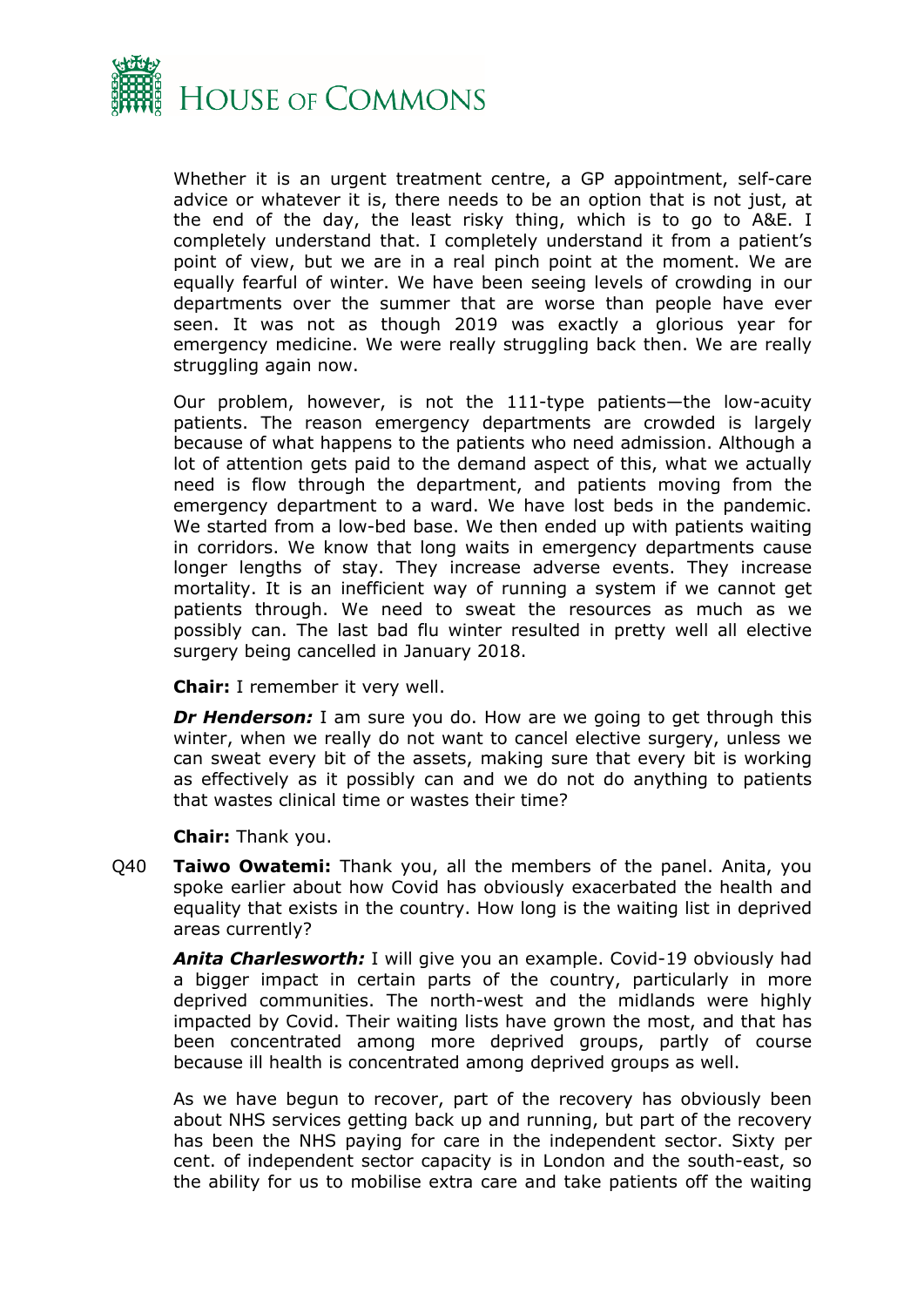

list is not necessarily distributed based on where need is greatest. Even within London, we see that care has recovered most for the least deprived. Those are people who can travel and things like that.

After the funding, we are going to need an elective care recovery programme, clearly, that will cover multiple years. Within that, there will need to be an awful lot of focus on, if you like, operational efficiency. There will need to be a focus on prioritisation and management because people are going to be waiting for a considerable amount of time and for many years. We must make sure that issues of inequality and an understanding of that is at the heart of the way we manage that waiting list. That seems to me to be incredibly important.

One of the things the NHS has to decide, therefore, is to what extent that is done. Is it hospital by hospital or do the new integrated care systems that are being created have a responsibility for looking system-wide? That is not just for the equity point. If we are to manage the system efficiently, we need really good pre-operative management, and that requires many people to be involved. Things like social care will be very important. We are going to need to discharge quickly and effectively as well. The need for the partnership between the NHS and the social care system that enabled us, just about, to get through Covid does not go away from now onwards. It is just as critical.

If you think back to the 2000s, it took us six years, with a really tight programme, to manage the waiting list to get down to 18 weeks. I defer to colleagues; winter will be incredibly important. If this is managed as a repeat series of crises, we will not do well. We need a longer-term plan that thinks system-wide from a patient point of view in all parts of the country. It probably needs to be quite tightly tailored, given the very different dynamics in different parts of the country.

Q41 **Taiwo Owatemi:** Given the fact that, as you said, private hospitals are predominantly in London and in the south, that the areas most affected are in the north-west and the midlands, and that earlier you spoke about how things such as AI and technology can play a significant role, what percentage would that help in addressing the current waiting list?

*Anita Charlesworth:* The issue we have is that typically one in five people on the waiting list needs an admission, but among long waits it moves to two in five. Our backlog is greatest among people who need admission. Many of those people are more likely to be from deprived communities, where travel, social support and things like that are more of an issue. Often, the waiting list condition is part of an overall picture of people's ill health and needs to be managed holistically.

The idea that we are going to ship people around the country really easily to deal with this, and just deal with the hip in a disconnected way, is unrealistic, which is why we have to think about capacity. We have had long debates for many years about whether or not we need what are called, in the jargon, cold sites. Do we need to build some extra capacity?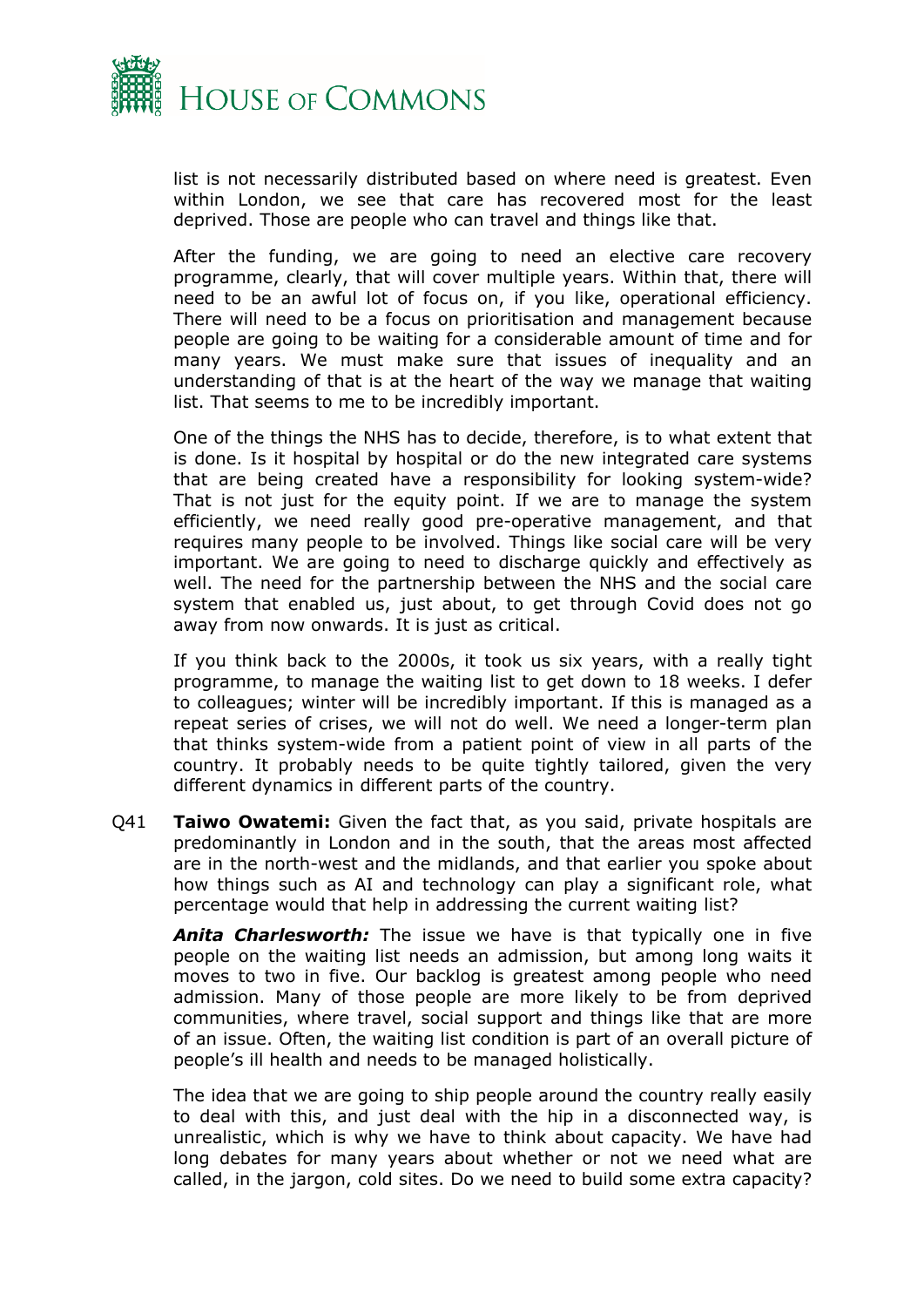

There are plans in place, which Sir Mike Richards has developed, to create diagnostic hubs. You need to look in the plan at a whole range of measures that enable us to have more resilience across the country, tailored to the needs of different parts of the country. I do not think there is going to be a national one size fits all. What the national system needs to do is focus on its part, the enablers, which is a lot of the workforce, funding, et cetera, but then ensure that there are local plans that are really well thought out that look system-wide.

Q42 **Taiwo Owatemi:** To all members of the panel, what factors do you think we need to take into account when we are trying to quantify the backlog caused by the pandemic, in the short, medium and long term?

**Chair:** Can I ask for fairly brief answers from everyone, just because we want to move on?

*Professor Mortensen:* Following on the health and equality issue, obviously a patient goes on a waiting list, but they are not static; it is not just that they have been put on for that and then we can wait as long as we like and suddenly do it. During that time they may develop other health issues. More importantly, their primary condition will deteriorate. For example, you might lose your job because you are not mobile any more. That will obviously have an economic impact on an already deprived area. I think it is important to see individual patients on waiting lists in a dynamic rather than a static situation.

Coming back to the overall effects on waiting lists, if, for example, you have an undiagnosed cancer and you go in as an emergency—say it is bowel cancer, my area—you are more likely to have a more advanced bowel cancer. That is going to take longer to operate on. It is going to be longer to manage through the whole of its path through the hospital. It might need chemotherapy and all the other things. You have the added effect of the delay in diagnosis and management.

There are obviously short-term effects. We need to do the emergency patients. There are the medium-term effects, but the longer-term effects are much more difficult to quantify.

Q43 **Chair:** Brief answers on that from Dr Goddard and Dr Henderson.

*Dr Goddard:* I think we need to know where we are aiming. If you go back to 2009, when the waiting lists were at their lowest, there were still 2 million people waiting for treatment on waiting lists. Is that the target we are aiming for, or are we aiming for the trajectory that we were on and there has been a steady increase? It has doubled over the past decade. Understanding where you want to be with your backlog is really critical to deciding what resource you need to get to that point.

Q44 **Chair:** Thank you. Dr Henderson?

*Dr Henderson:* I am obviously not involved in the backlog specifically. It is about what we are trying to get. We are trying to get a health service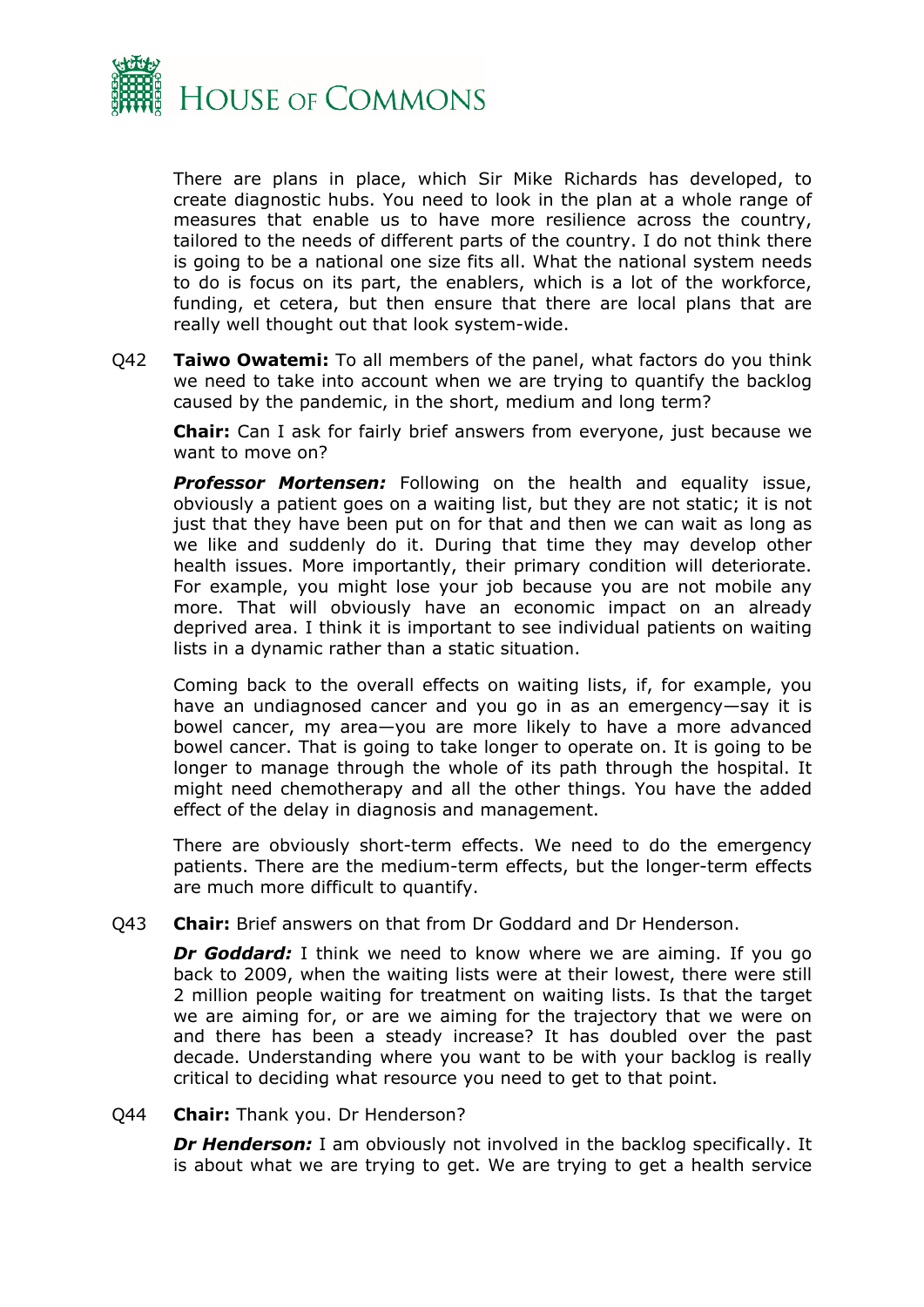

that is delivering the health needs of the population. The most deprived 10% use emergency services twice as much as the least deprived 10%. We have a health system that is already doing things differently because of deprivation. Actually, it is not about the health service. It is much more about what we are trying to do as a society for the health of our population.

#### Q45 **Chair:** Thank you. Anita, finally?

*Anita Charlesworth:* We need money; we need people; and we need really well thought-through plans.

**Chair:** Thank you. It reminds me of what someone once said people want from a Secretary of State: they want money and silence. Let me bring in my colleague, Paul Bristow.

Q46 **Paul Bristow:** Anita, your point at the end about money, people and a plan is basically what I want to talk about. I have been involved in health politics for 20 years. Every time there is a review and every time there is some sort of crisis or analysis of the situation, it is always money, people and a plan. Seventeen billion is an enormous amount of money. It just seems to me that we need to think a little bit about how we do things differently. You talked about that in terms of innovation. There are new pathways and new models of care. How do we capture those things? How do we identify the things that really work? Productivity and innovation has to go hand in hand with any more money, or we will keep repeating the same mistakes and we will be in the same situation. There will never be enough money; let's put it like that.

*Anita Charlesworth:* No. It is innovation, but effective implementation of the innovations that work, scaled. If everyone is innovating, it is great in one sense, but that does not do it. You then have to have a pipeline for the innovations that work. You have evaluated, so you know what works, and then you implement that consistently and effectively, tailored to local contexts. That becomes really important now, not just for the money but because we are so tight on the physical capacity of both people and premises. We cannot afford pathways that are not optimal through this time. It is "cannot afford" in the sense that it will waste resources, but there is also a moral imperative. If we are not treating the number of people that we could be treating if we optimised, people are waiting longer and they are, as Professor Mortensen said, deteriorating and having other things going on for them, and their lives are being impacted.

In this sense, the efficiency argument and the human imperative are the same. The big challenge is to innovate and then to adopt, change and optimise. What you need are the people who are involved in the care having the time and the headspace, and the emotional space at the moment, to take a step back and then come together to look at what needs to be done, try things, learn and then share that with colleagues.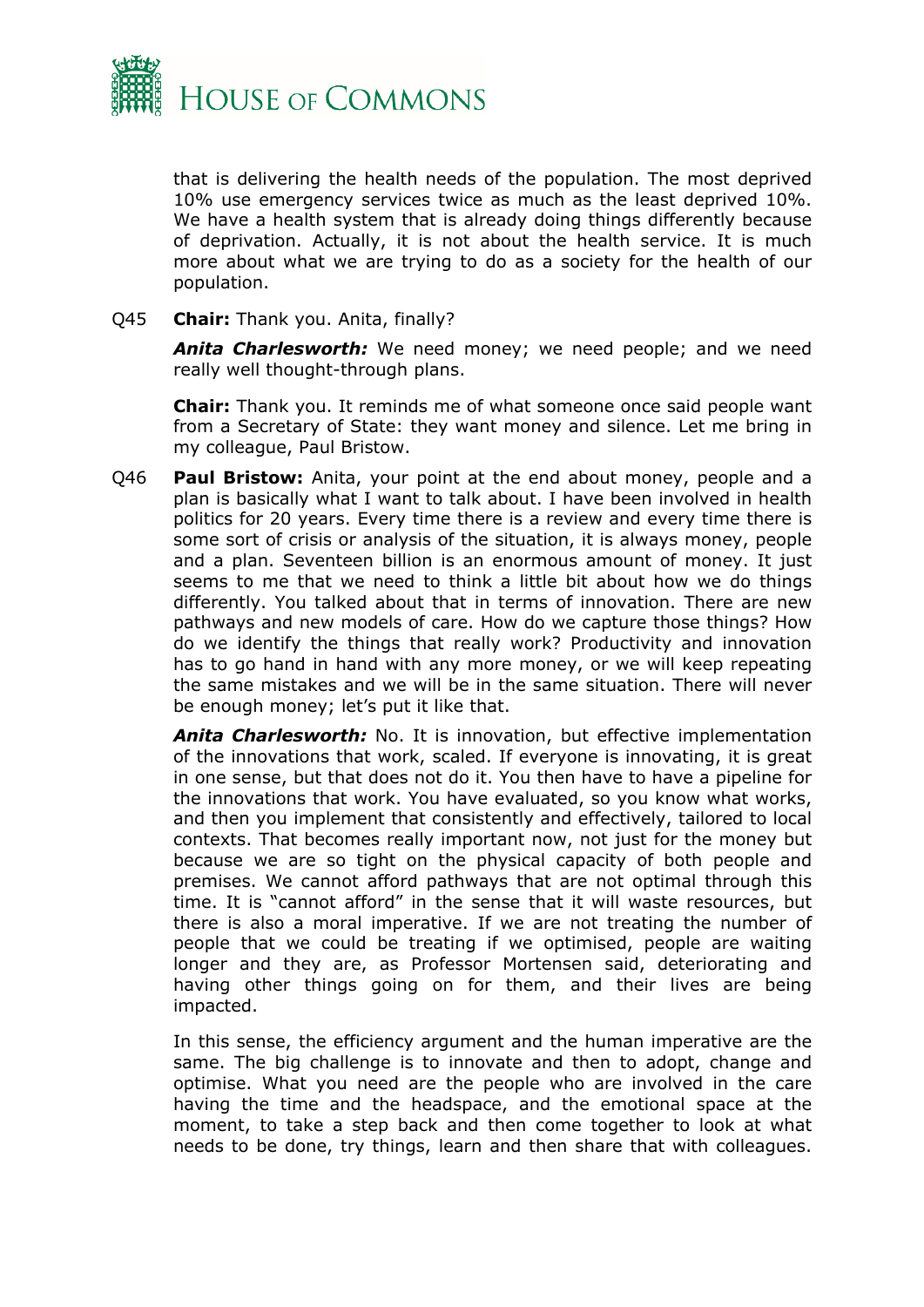

Those colleagues can adapt them. That all requires time, support and skills.

One of the challenges that we have, when everyone is running so fast to stand still at the moment, is that you know there might be a better way to do things that is probably part of the answer, but you need to create some time out of an impossible job at the moment to do it. One of the things that is really important in local leadership is how we try to protect some time, hard though that is, in the short term for people to try different ways of doing things so that we can get out of a vicious circle and closer to a virtuous circle.

Those local plans need really strong local leadership and dedicated resource. They need everybody to agree that that is the endeavour we are going on. We need to have a five-year timeframe. We have to try some new things. We have to come together. There are lots of collaboratives—we co-run one called Q—which share what is going on with people. The royal colleges have a really critical role to play in that. All of that work will need to happen.

Nevertheless, if you have potentially a waiting list backlog of 12.5 million, you need to be more efficient about how you do that. It is really important, so that your trajectory is better. The reality is that there is no way round treating 12.5 million people costing an enormous amount of money. That is a societal choice. How short do we want the waiting list?

Q47 **Paul Bristow:** I do not disagree with anything you have said, especially about the headspace. I have been in situations where I have seen accelerated access reviews. I have seen all sorts of plans to spread innovation, best practice and new models of care in the NHS. They don't work. There are cultural issues within our NHS that prohibit the adoption of innovation, new pathways and new ways of doing things. There is a "not invented here" syndrome: "Well, that might have worked over in that part of the country, but it couldn't work here because we've got this situation."

How do we overcome that? Is there a role for the centre to almost impose different ways of doing things on different areas? Locally, it works on occasion, and it is normally best if it comes from a bottom-up situation. There are so many examples where this has not been adopted, even though the new ways of doing things are proven time and time again.

*Anita Charlesworth:* There is a challenge of spread, and spread is a skill.

Q48 **Chair:** I am sorry to interrupt. We have the Chancellor answering questions at 11.30 and it is quite an important day to ask the Chancellor questions, so we are going to try to finish at 11.15. Could I ask everyone to be fairly brief in their questions and answers? That would be great.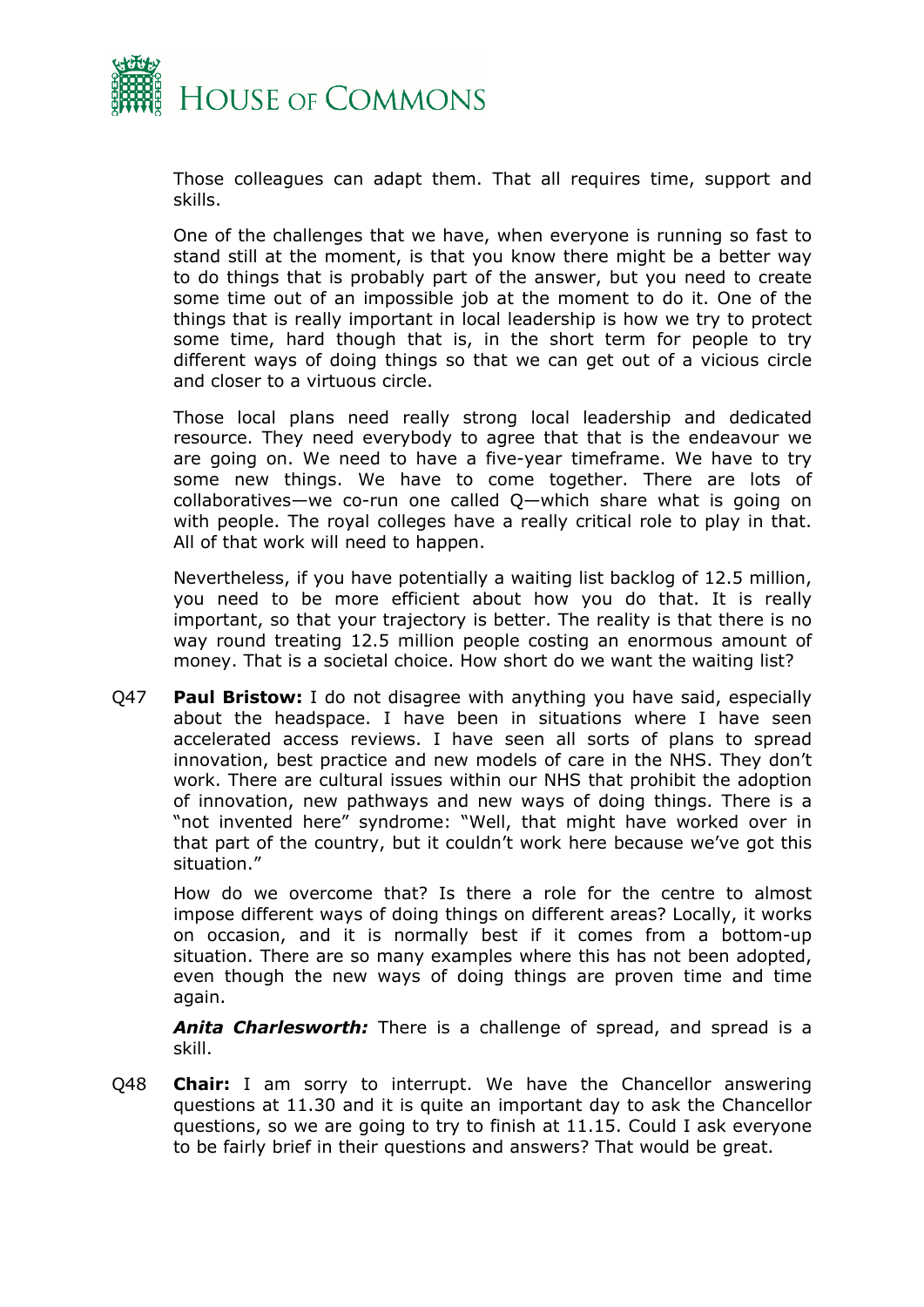

*Anita Charlesworth:* The challenge of spread is really important. It needs local ownership alongside resources facilitated nationally in order to do that. There are lots of examples of innovation in cancer, for example, where good evidence of what works made a difference, but training, support, networks and all of the things that give people the confidence to do things differently work as well. It is a blend of the two that really needs to be there. Spread is a specific thing. Innovation does not naturally lead to improvement. It needs spread and adaptation.

Q49 **Paul Bristow:** I have two more quick questions. The new health Bill that is being proposed has proposals about how we might change the way tariff works. I think tariff is going to have a huge impact on how we deal with the elective backlog. I wonder whether you might want to comment on that.

Professor Neil Mortensen, you talked about how disillusioned trainees are and about how senior surgeons may say—I am not saying it is their natural instinct—that working nights and weekends is not worth their time because of certain issues. How would you resolve that? This is a national effort as big as Covid, if not more so, to deal with the elective backlog. We need everyone pulling in the same direction and going the extra mile to resolve the issues.

*Anita Charlesworth:* I have just written a piece on the form of tariff. I agree with you, and I will send that in. In essence, I am arguing for a three-part tariff: a fixed payment to providers, plus an activity component to incentivise care, and a quality component. There is broadly quite a lot of agreement across the NHS that that is the right sort of way to go. There is a long way to go to get there, and probably quite a lot of money has moved around the country, not in optimal ways, for getting out of that. That kind of system will be quite important. You are absolutely right; it is a really important issue. I will send something in.

*Professor Mortensen:* It goes with the previous question, too: exemplars and champions. For example, in our document "New Deal for Surgery" at the end of May, we asked to promote the notion of a surgical hub. They come in different shapes and sizes, and you obviously have to properly fund them and provide the staff to make them work. We have two very good examples in the London area in Croydon University Hospital and Redbridge University Hospital, where surgical staff have taken the initiative and created a hospital within a hospital. It has been ring-fenced and has allowed surgical activity to carry on safely without the intervention of the virus and problems related to the virus. Both those institutions have managed to get to 120% of pre-pandemic activity.

What is the effect on the staff? The effect on the staff is electrifying. There is a sense of teamwork and achievement. There is a sense of getting things done. If you provided those as examples and champions for the rest of the country, a surgical hub of some kind in every integrated care system would be a way of generating a sense of innovation and purpose.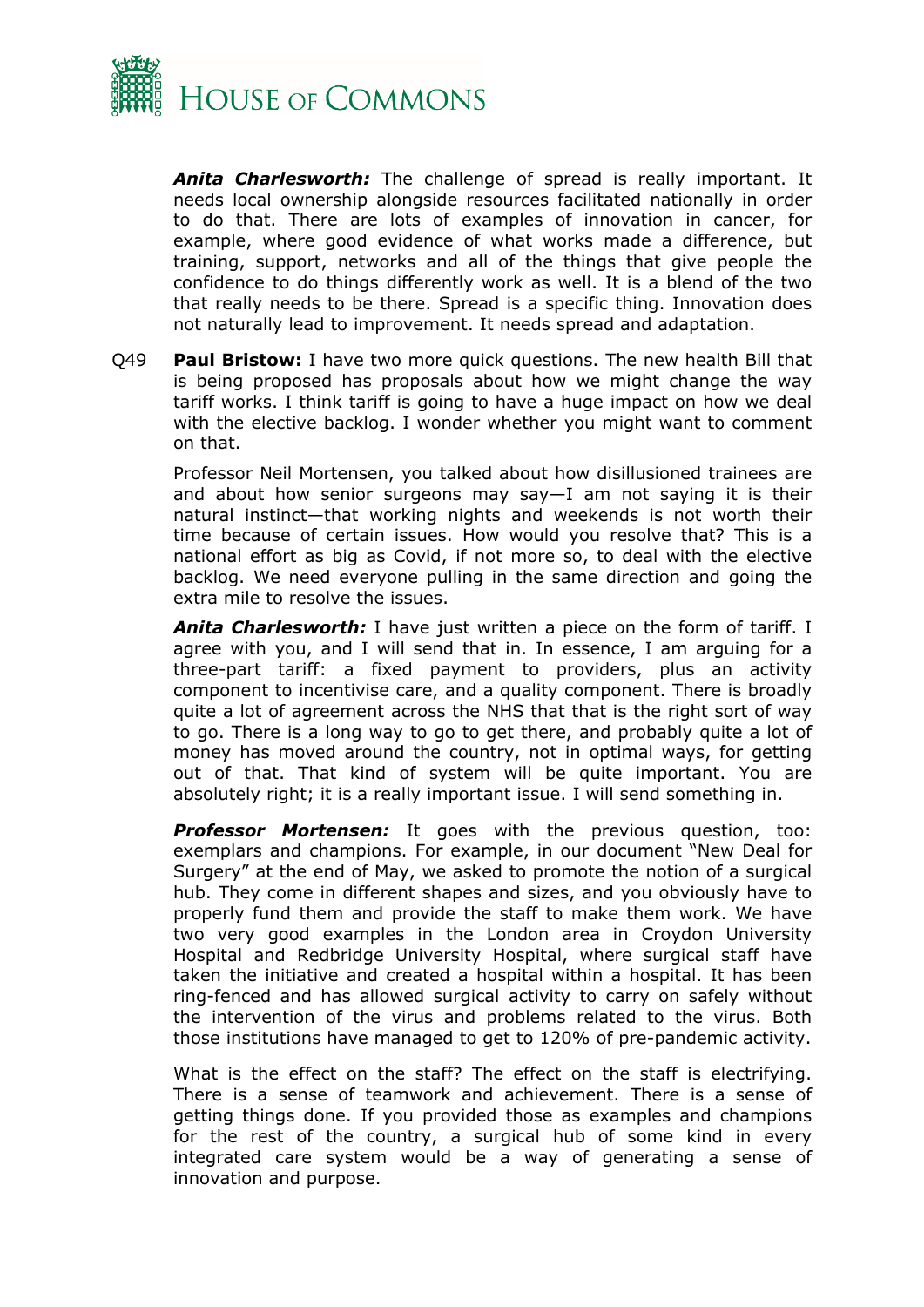

**Paul Bristow:** The first new initiative that can be rolled out across the country and replicated everywhere else. I hope so.

**Chair:** I want to bring in my colleague, Dean Russell, but I think Luke has a quick question.

Q50 **Dr Evans:** It is really quick, and you have slightly hinted at it. Where is the hope coming out of this? We have delved into how difficult it is going to be. You guys are leading at the forefront of your respective professions and colleges. How do you see this panning out?

*Dr Goddard:* Don't waste a good crisis. Every time a major challenge comes to the NHS, we innovate. You can see the transformation in outpatient management, certainly for medicine. We produced a report in 2018 talking about how we would like to see 30% of out-patient appointments being done virtually. People laughed at me openly about that and said, "This is impossible; you can't do it." Along comes the pandemic and we are now at a higher level than that. Talking to patients, many want to be seen face to face, but many are completely happy to be seen virtually because it saves them two bus journeys, long waits and trying to find a car park. Most people who come to my out-patient clinic face to face are so stressed from trying to find somewhere to park that it is a challenge.

There are lots of opportunities to transform. As a rule, doctors love new treatments. If you give Neil a new toy or a new robot for him to operate with, he will get really excited. It is the same with physicians. We want to innovate. We want to improve practice, but there is the IT. If I lose my job, it is most likely because I am going to throw my computer out of the window, given the amount of time that doctors, nurses and other healthcare professionals waste waiting for IT to work, or for systems to talk to each other so that I know what is happening in my ED. Primary care and secondary care can easily communicate. That is where innovation really needs to happen. An effective IT system throughout the NHS and social care would work wonders.

**Dr Evans:** Between me and Dean, our hobby-horse in the House is to raise that. Given a pay rise or improved computers, I know what NHS staff would take because it makes a difference.

**Chair:** Thank you.

Q51 **Dean Russell:** Thank you, all our panellists for today. I would like to go into the technology piece in a moment. I should say that I am the chair of the all-party parliamentary group on digital health, so I would like to ask you some questions on that.

First of all, I would like to delve into a point that was raised earlier about GPs, although I appreciate this is none of your remit. Dr Henderson, one of the things I am hearing is that GP surgeries are still not all opening up, on the whole. My concern slightly is that there are patients who perhaps do not want to do virtual meetings with their doctor, and are perhaps being lost in the system. Perhaps they do not have the technology or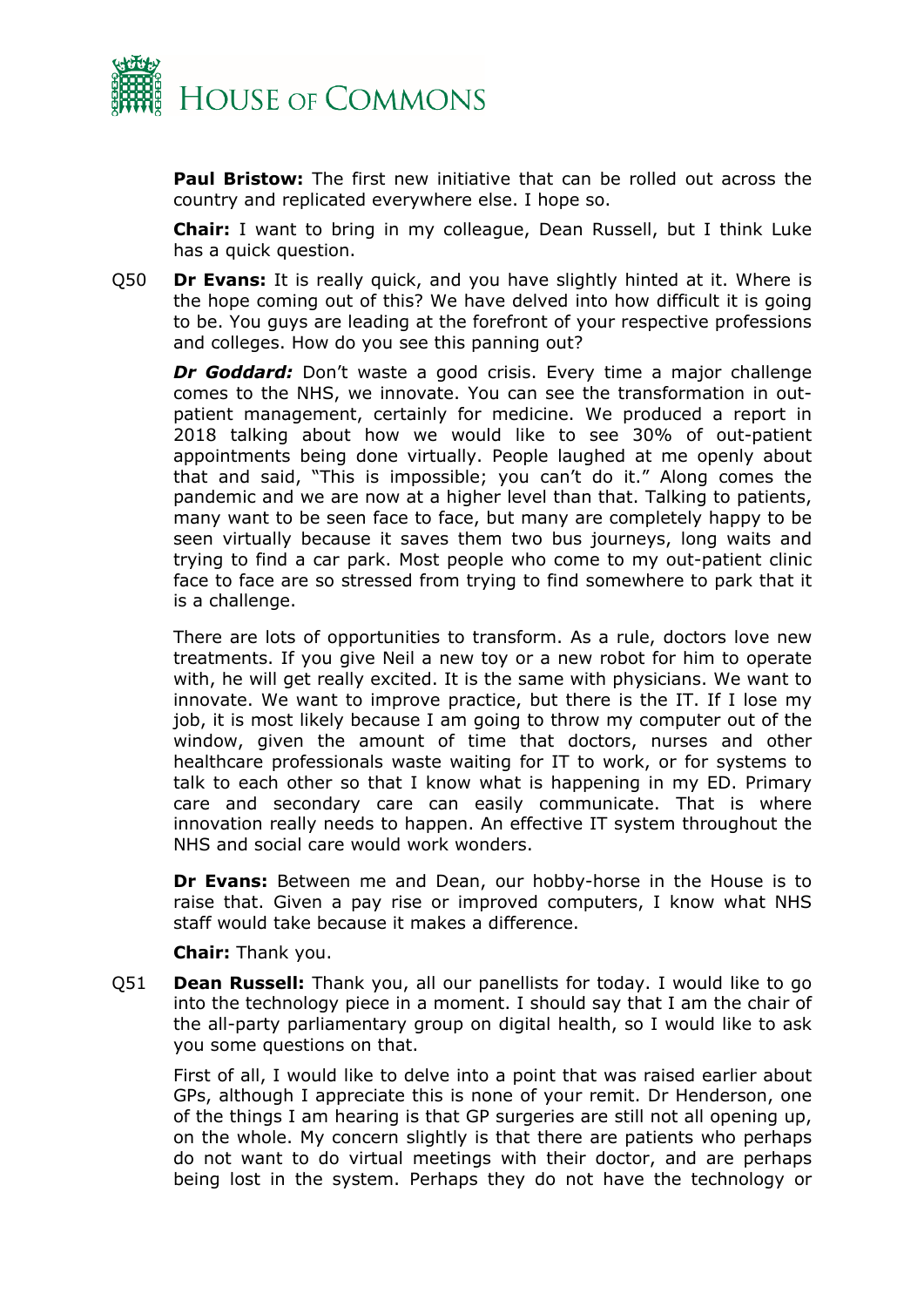

perhaps do not feel comfortable having a telephone consultation.

Do you have any thoughts on whether GP surgeries not opening is pushing people to go to A&E first to get some help with their health issues, or are they just being missed out, which will make an even bigger backlog in the next few years?

**Dr Henderson:** I do not know about them being missed out entirely because I would not see those patients and know. Yes, we know that some patients are coming to us because they want a face to face. We know that some patients are coming because they have been asked to come to be seen. We are also very aware that there are patients going to primary care who should not need to go to primary care, because of secondary care problems.

I am very keen to accept that at the moment patients are looking for care and that we need to make it available to them. It is not the patients' fault if they are finding it difficult. Primary care is not a single entity. It is hugely variable, just as it is hugely variable due to deprivation. The number of GPs in the most deprived areas is much lower, which is one of the reasons why more of that patient group will go to their local emergency department.

The emergency department is the place that has the lights on. We are aware of that. We can absolutely understand why patients are doing that, but it is a problem of a system in crisis and not because one group of doctors is doing something differently from another.

Q52 **Dean Russell:** I have worked in different guises with the NHS; not in the NHS but with the NHS in healthcare and social care over many years. It often feels that it is a very siloed system. A patient might go with a problem about their knees to one expert, but will speak to someone very different about physiotherapy or mental health that is caused by that. How do we join up those dots? I think the pandemic has highlighted those silos more than ever. Are there any thoughts on what we need to do to improve that, moving forward?

**Dr Henderson:** Absolutely. That is why we produced a joint document with the GPs, the Society for Acute Medicine and the Royal College of Physicians, saying that we need to make sure that the patient journey is optimised for the patient. We are talking about emergency care, coming into emergency departments, but there is a lot of urgent care. Urgent care patients can go through other routes if the routes of communication are there for them to use, or their primary care physician has them available to use. I am aware that patients will come to an emergency department, sent by their GP who has been trying to get through to somebody to get some advice. They are on an old-fashioned phone and bleep system and it drives them completely nuts, so they give up and say to the patient, "Just go up there."

That is fine, but it may take an awful lot of time. It is not the best use of my time to be on the phone trying to hunt down the right person. There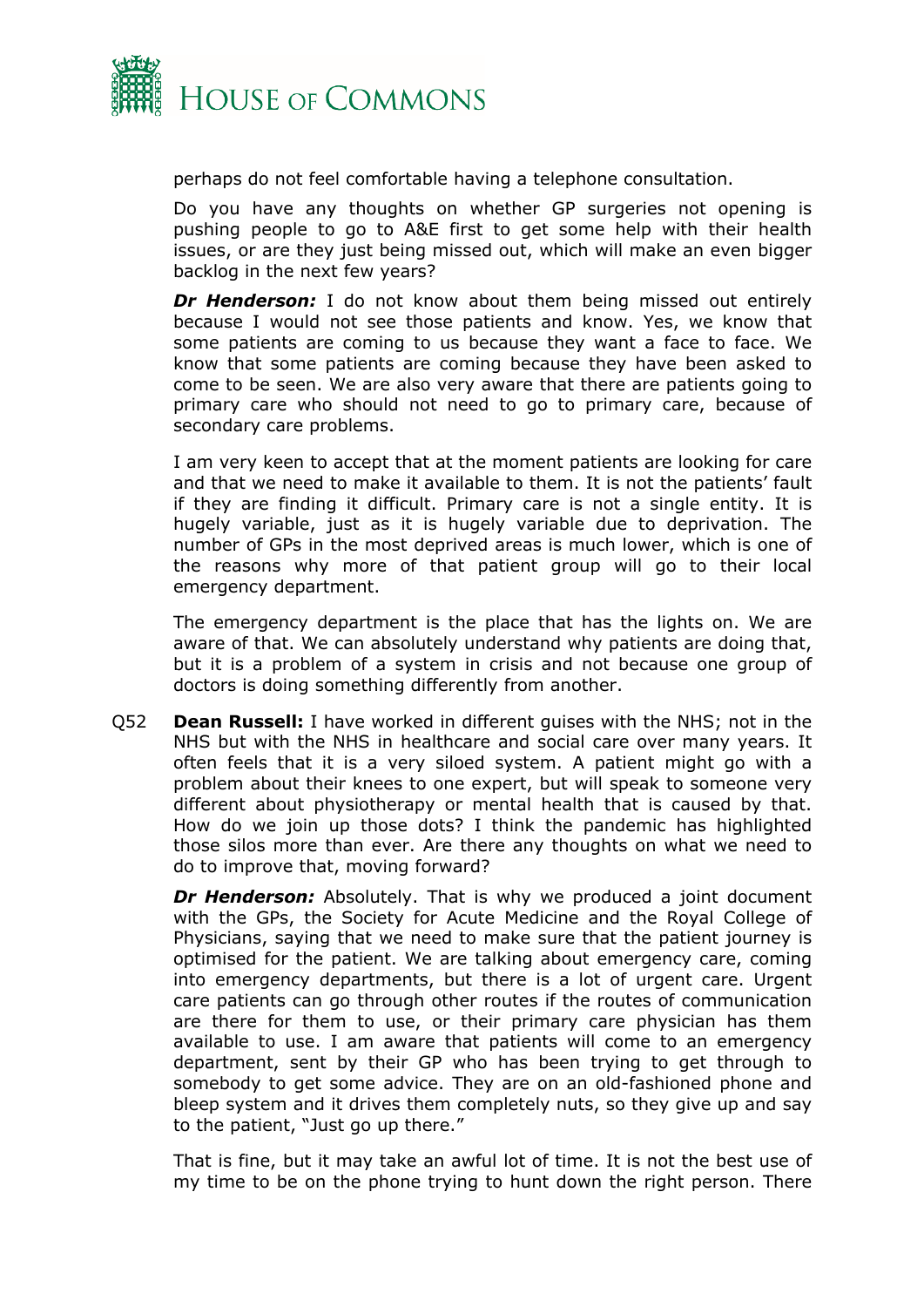

is technology that should help us with this. We should maximise it. I cannot necessarily see GP records beyond my own patch. If I could see GP records, I might be able to find the right person. The technology side of knowing who I am trying to contact would be incredibly helpful, particularly if you are a tertiary referral hospital where patients are driving from Kent to get advice about an oncology problem. I have never met them before in the hospital, yet they view us as their local hospital, which is entirely understandable, but it is not the right place for them to be. We have to try to make those pathways better.

Q53 **Dean Russell:** Thank you. If I may, I would like to talk a little bit about technology. I am not sure whether I should come to you first, Dr Goddard, given that you mentioned it earlier. How do you see IT moving forward? One of the things I am very aware of is that many years ago there was a big push for a big IT project, and it went terribly wrong and cost an awful lot of money. For me, it always feels like whenever you talk about IT in healthcare there is an almost phobic reaction from people about spending more on it.

Do you think there is a need now to say that, whatever funding goes inwe obviously have to pay for people, salaries, new hospitals and so on we need to invest in technology? Is there an appetite for that?

**Dr Goddard:** Yes, and it is not just capital investment. It is revenue investment. It is something that has to be invested in repeatedly. You do not buy a new bunch of kit and say, "Well, that's the job done." It is not. To me, interoperability is the key. Clearly, user acceptability is the other key. Having lots of stand-alone systems that do not talk to each other is the bane of my life, having to have four different programmes open in out-patients, some of which crash. As Dr Henderson pointed out, I cannot access information that would be in the patient's best interests. Coming up with ways in which we can get it interoperable, fast and easily usable would be lovely.

Q54 **Dean Russell:** Thank you. I agree wholeheartedly. There is an element as well, though, of the patient experience, with the number of people who have Fitbits, Apple watches or whatever monitoring their hearts. There are all the technologies that people are using. Have there been discussions, from your perspective, of how the NHS and social care can engage with that sort of data? It feels to me like that sector—the Apples of this world—is going way far ahead in technology. There is almost a healthcare consumerism now for being able to do that, but it is not necessarily tracking back to the surgeons, GPs or physicians.

*Dr Goddard:* There are huge opportunities when it comes to patientreported outcome measures, if you like, using new technologies. For certain diseases, like one of my areas of specialty interest, inflammatory bowel disease, it has worked very well. Mental health is a great example of a set of conditions that lend themselves well to app management.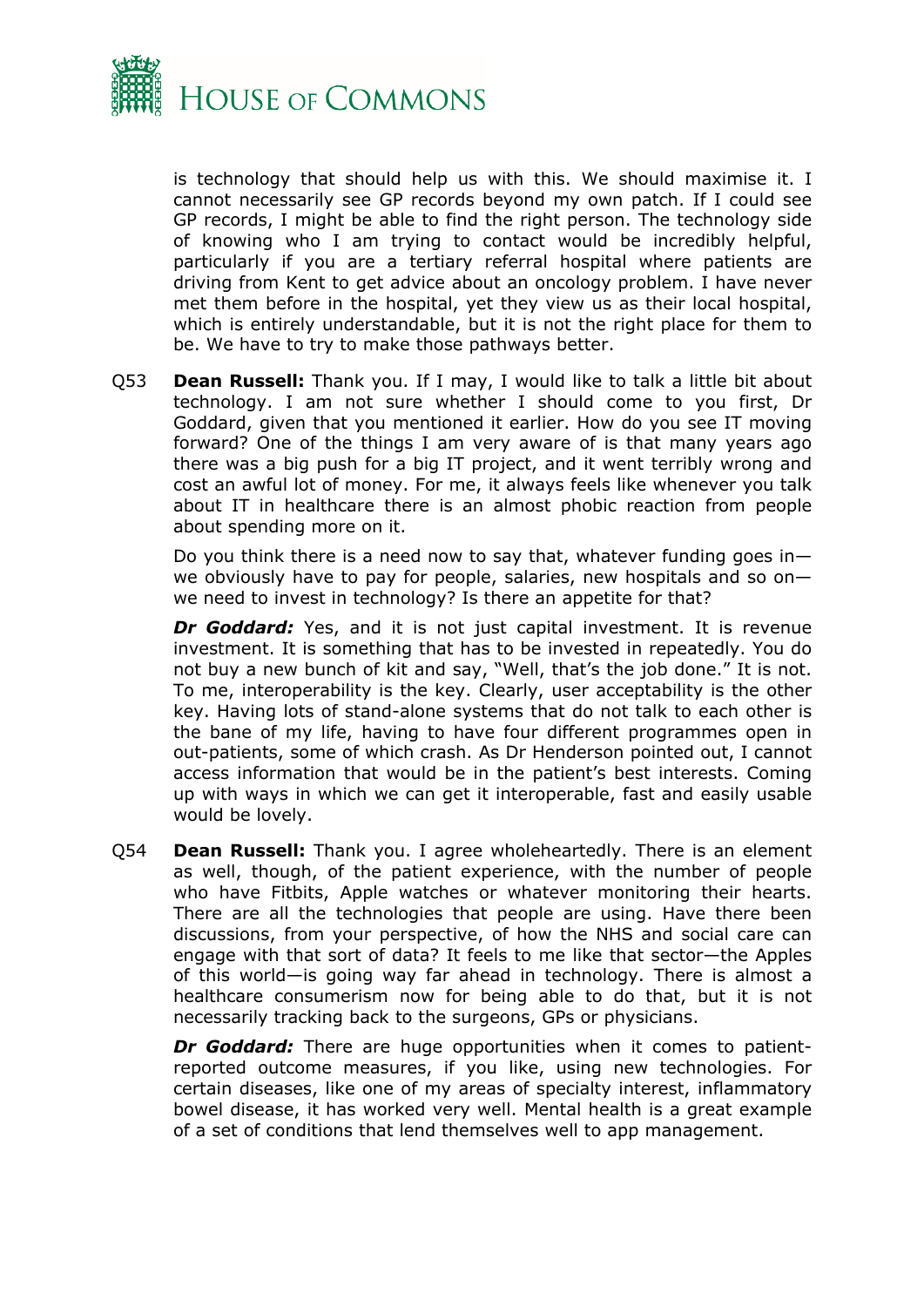

The challenge with apps—I declare an interest because I chair the MHRA group on AI software and apps—is that there are 370,000 medical apps out there. How you regulate those to make sure that you maintain patient safety and patients are not given false advice becomes very difficult. We are at the forefront of a brave new world. I have no doubt that in 20 years' time how patients use IT to interact with health services will be very different from today. We need to embrace that, but it comes back to strategies. We need to know what we are aiming to do and how that is going to work for the entire NHS.

Q55 **Dean Russell:** You made a really important point about regulation. Do you think there should be a regulatory body around healthcare devices in the consumer space?

*Dr Goddard:* There is. We, in the MHRA, look after that. It is a question of how people define their software as a medical device. The MHRA are working on guidance to that effect. The Bills that are coming through will allow us to talk about medical device regulation in a much more suitable way. Software has fitted outside medical device regulation for too long, and given that most new devices have software associated with them, it needs to change.

Q56 **Dean Russell:** I have just been writing an article on the risks of AI not taking into account diversity from disabilities. I did a lot of work 20 years ago on online accessibility, and saw the impact of the worldwide web alienating a whole swathe of people, especially those with visual impairments, from being able to use the web. Now, on devices you can change the size of screens, read stuff out, and all the rest. Do you think that is being taken into account now, especially when talking about artificial intelligence?

*Dr Goddard:* It is, but the people who have digital access challenges tend to be the most deprived. They tend, as you say, to have long-term conditions. We need to work extra hard on making sure that those groups get fair access, otherwise the new technology will widen the health inequalities that we have already talked about.

Q57 **Dean Russell:** Anita, we have talked about money, people and plans. One of the things I have seen as a brilliant innovation in my own local hospital, Watford General, is the use of virtual wards. Covid has pushed that very quickly. There is some brilliant work on monitoring people at home and so on.

Are we looking at things wrongly now, in the sense that we are looking ahead to how we build more hospitals? I am all for that; it is fantastic and I am very supportive of it, but should we also be looking at how we increase the role of virtual wards and that sort of support for patients?

*Anita Charlesworth:* Yes. It is really important that we think about how these different things connect. It is interoperability in a much wider sense than just one bit of tech talking to another bit of tech. It is the extent to which the technology can enable people in different parts of the pathway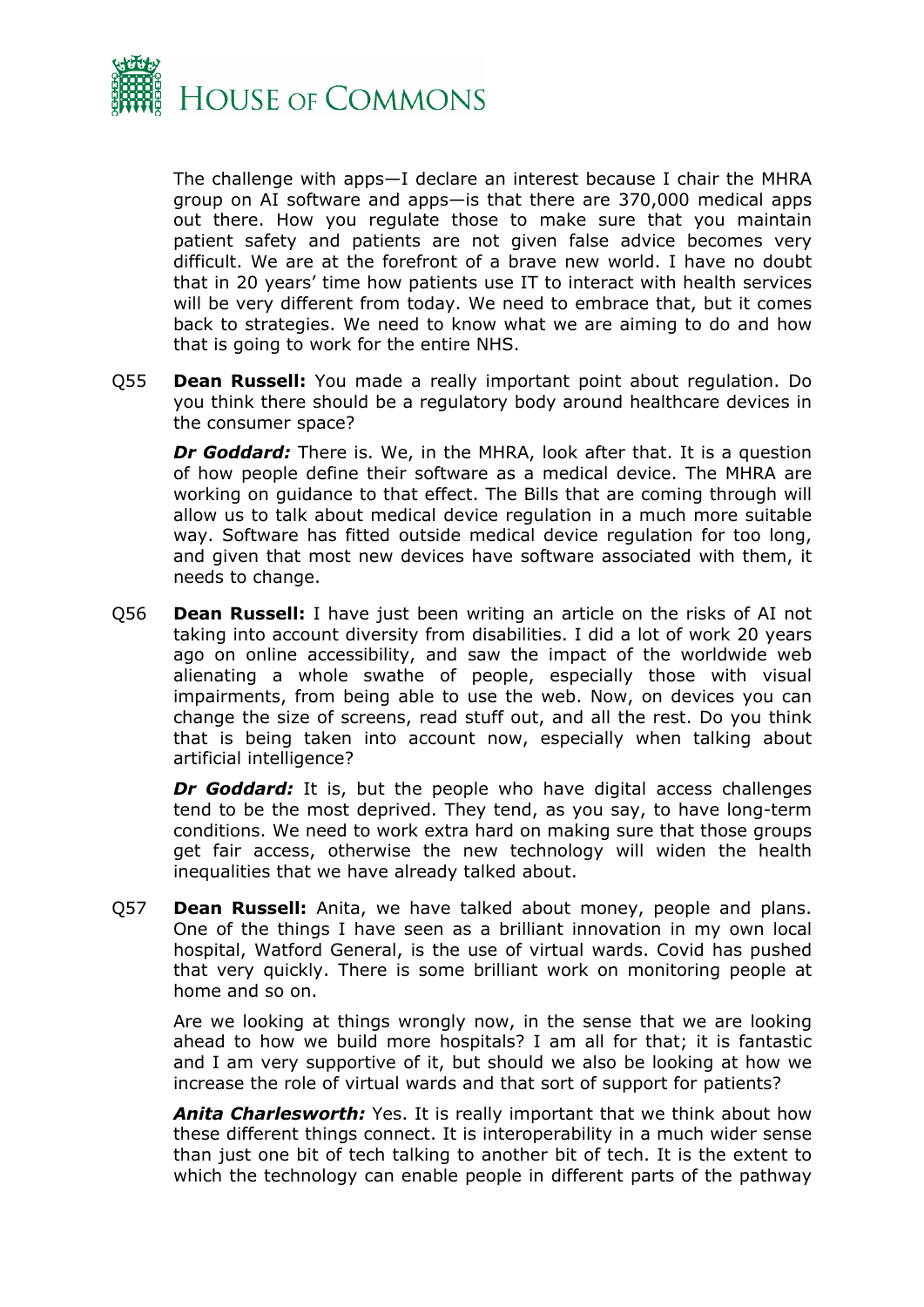

to work together effectively as a team to manage the patient, so that the time in hospital is minimised and used optimally for the patient. That is really important. That is what we need to think about, which is why it is really important that all of the work on technology is not done "over there". It has to be part of, and integrated within, service design and workforce planning.

All parts of the team have to be able to use the IT. One thing we have not talked about today is the ambulance service and paramedics. We have skilled up paramedics and the ambulance service enormously, and in some parts of the country they have tech that enables them to refer to a much wider range of staff and use them. There are other areas where they are still hugely hidebound because it is not connected.

Q58 **Dean Russell:** I wholeheartedly agree. I visited a pharmacist recently. They are saying that some of their systems do not connect with what GPs are doing and what other parts of the healthcare service do. Especially during the pandemic, pharmacists in particular were very much on the frontline. They were probably the one place where people could just walk in and get a one-on-one consultation. Have you heard of any movement in the NHS and social care on focusing on the technology side of things? Are there any commissions or programmes under way looking at how to join up the dots, technology-wise?

*Dr Goddard:* The structures that have come out of NHSX are the way that will be viewed. We, as colleges, and people like the Health Foundation need to look at those plans to be able to say, "Do they apply to the real world?"

Q59 **Dean Russell:** Is that conversation happening?

*Dr Goddard:* Yes, the conversation is happening.

Q60 **Dean Russell:** In terms of timelines—I will be brief because of the time—I often think, as you said earlier, 20 years ahead. I will come to you on this, Professor. Twenty years ahead, no doubt people will have very different experiences from healthcare. The patient experience will be very different, primarily because of technology.

Surgery is surgery. I suppose there are robots and so on that can be used for things, but do you think the right investment and innovation is happening now to enable that to happen, or is it the case that it is going to be on a very siloed basis, and some hospitals will do it and others will not? Where do you see us heading in the next 10 or 20 years?

*Professor Mortensen:* I think there is a danger in always seeing technology as a solution across the piece. It is iterative. You see little steps which, together, make the big changes. Obviously, in surgery the huge change is around robotics and around the use of artificial intelligence, assisted surgical decision making and all those kinds of things. They will happen, but there is still a person, a patient. There is still a vulnerable human being who needs to be interacted with, and that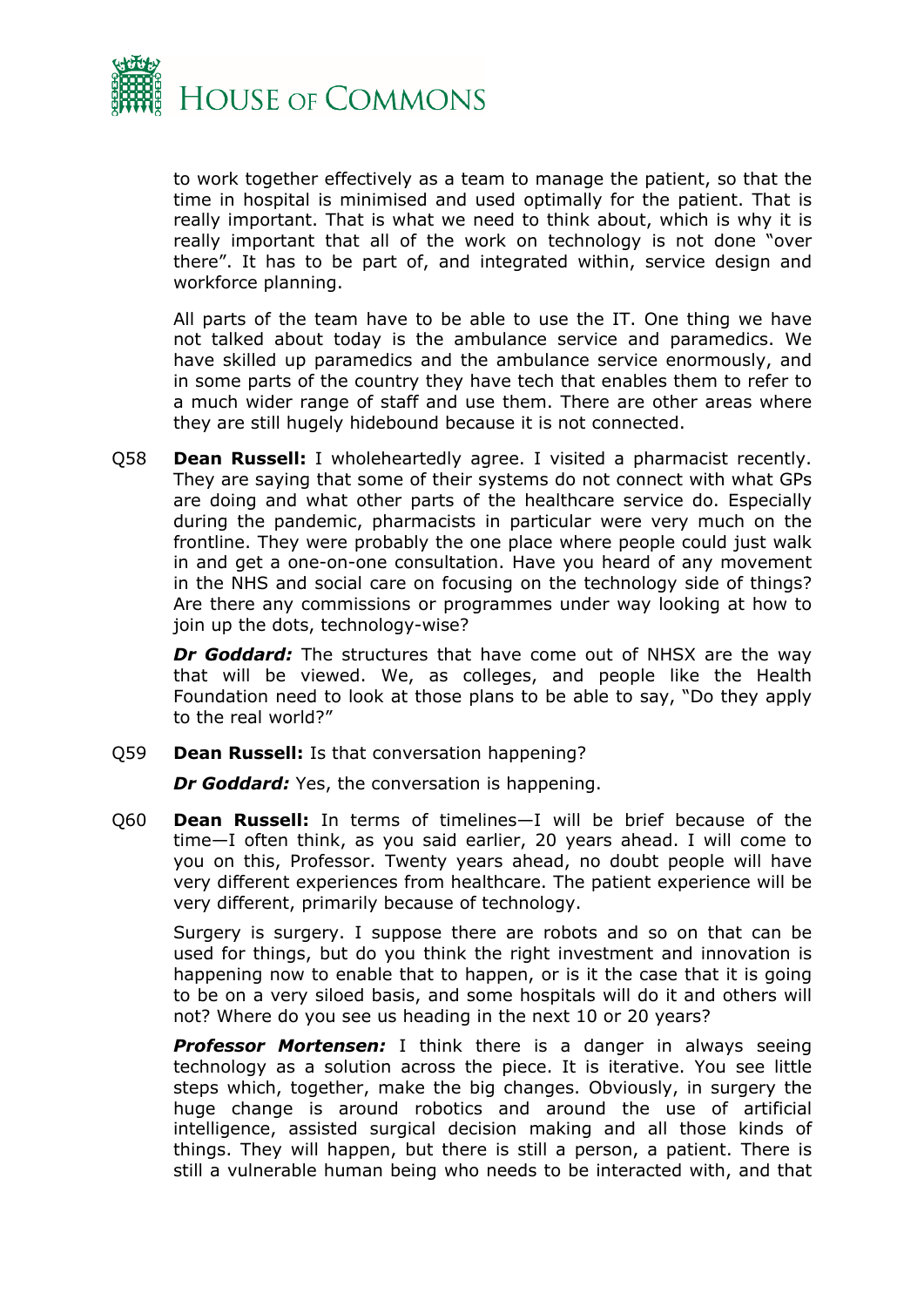

can only be person by person. I do not think we can see technology as a final answer. I think it is part of the answer, personally.

Q61 **Dean Russell:** Thank you very much. Finally, we have a new chief executive of the NHS. What is the one thing you would tell them, if they were here, about what should be happening because of the situation with backlogs and so on?

**Professor Mortensen:** I would say that we need good statistics in the public space. We need honest numbers of exactly who is on the waiting list, with a breakdown of who they are. We need honest numbers around the workforce, and we need honest numbers around cancellations and, if you like, hiccups in the surgical pathway. That is what I would ask for.

#### Q62 **Dean Russell:** May I ask all the panel?

**Chair:** Yes, just brief answers.

*Anita Charlesworth:* I will do what I always do and paraphrase Bill Clinton: "It's the workforce, stupid." In the end, it will be our ability to recruit and retain, and then deploy really effectively, that is the make or break for the NHS over the next few years. It always has been, but never more so than now.

*Dr Henderson:* I would say it is giving the workforce a sense of vision of what we are trying to aim for, rather than feeling like we are having sticking-plaster solutions to things all the time. Where are we aiming and how do we get the workforce excited about that?

*Dr Goddard:* As was mentioned earlier, we need a coherent plan where all the parts of the system are seen to be working together to solve the problems. But it comes back to the workforce. The thing that worries me and frightens me the most at the moment is that 27% of consultant physicians say that they are going to retire in the next three years. We have workforce problems now, but they are going to get worse.

#### **Dean Russell:** Thank you.

Q63 **Chair:** We are going to wrap up soon, but I have a final point that I want to ask all of you, if I may. Dr Goddard said never waste a good crisis. The last time the NHS had huge waiting lists and a big national programme to reduce them was in the early 2000s. A lot of money was put into it and there was a lot of success in bringing down those waiting times, but we also had the unintended consequence of a targets culture, Mid Staffs and a whole series of quality and safety scandals.

How do we learn the lessons of history to make sure that we do not, when we have the same imperative this time to bring down waiting times, lose the focus on safety and quality that frontline clinicians are so passionate about? Let me start with the surgeon on that one because surgeons always want to talk about safety. How do we make sure that we do not unlearn that very painful decade when we are really focusing on safety and quality?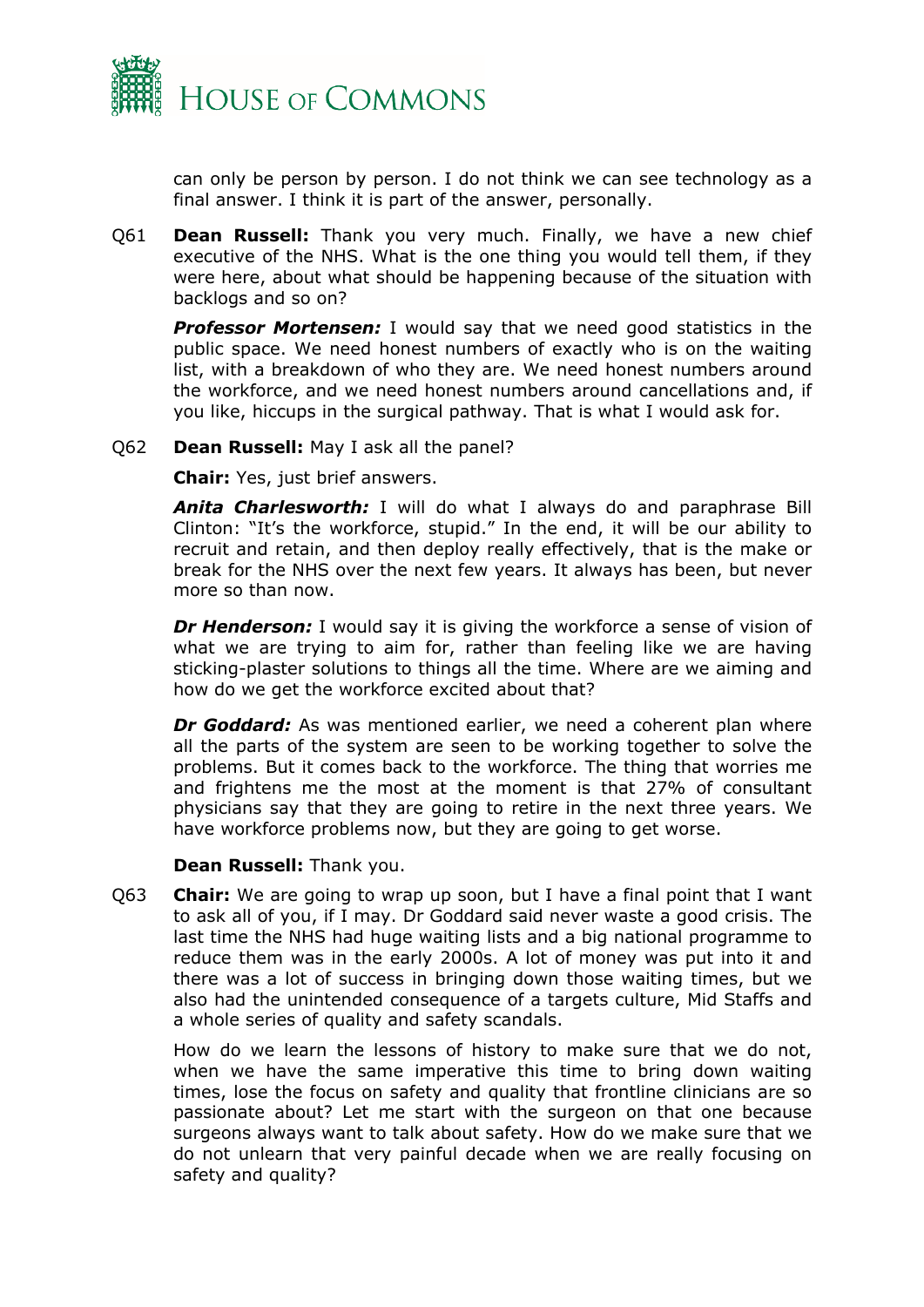

*Professor Mortensen:* It is all about balance. It is the balance between getting the targets, getting the numbers, getting the activity and getting the throughput and capacity, and balancing that with the necessary welfare of the staff and the space for training. I am really worried that we will have a huge pressure on getting the numbers—the volumes—done. Maybe that will have an effect on safety. I hope not because, as you say, surgeons are passionate about safety. I am also worried about staff morale and the space for safe and efficient surgical training.

*Dr Goddard:* I think it is the challenges and standards that are set to organisations. Anita raised the point about the tariff and including a quality payment in tariffs. That is really critical; most of those were driven because the money coming into trusts was based on activity. People had to make the maths all add up, so they focused on that rather than on the people, both the patients that we were looking after and the staff.

It does, sadly, come back to staff. If you look at all the really challenged trusts that people here have heard about over the years, there was a huge lack of staff. They were relying on large numbers of locum and bank staff. It is very hard to run a high-quality service when you have rapid turnover, and everybody is stretched very thinly. We must not forget that it comes down to how people feel in the NHS. That is a human reaction to the humans around them. If you have more staff, I think you will find it easier, but you have to get trust boards to focus on patient quality of care, rather than just the financial bottom line.

Q64 **Chair:** Anita, you talked about the fascinating idea of having a quality element to the tariff. You also talked earlier about how difficult it is to recruit 4,000 consultants quickly and 18,000 nurses. Is there a safe rate at which you expand the capacity of the NHS? More broadly, how would you make sure that we do not make the same mistakes again in terms of safety and quality?

*Anita Charlesworth:* What is really important this time is to create space for place-based leadership. Rather than having a target-driven approach, there needs to be a very clear articulation nationally of what we are trying to achieve. Dealing with the backlog is part of that, because it is really important, but it locates it within a wider set of objectives. It is not one thing at all costs. That is the problem with the NHS. It would be so much easier if it was one thing.

We need to allow local leaders to act, with proper support and skills, and to work out in their area how to make that happen safely and at the appropriate pace. There just is not one answer across the country. Part of what we have done too often is treat the NHS and the people of this country as if they are all uniform. They are not. Context will be so very different. What to prioritise will need to be very different.

The other thing we need to do is move away from what I call rear-view mirror measurement that says, "Oh dear, look, we wanted to do that and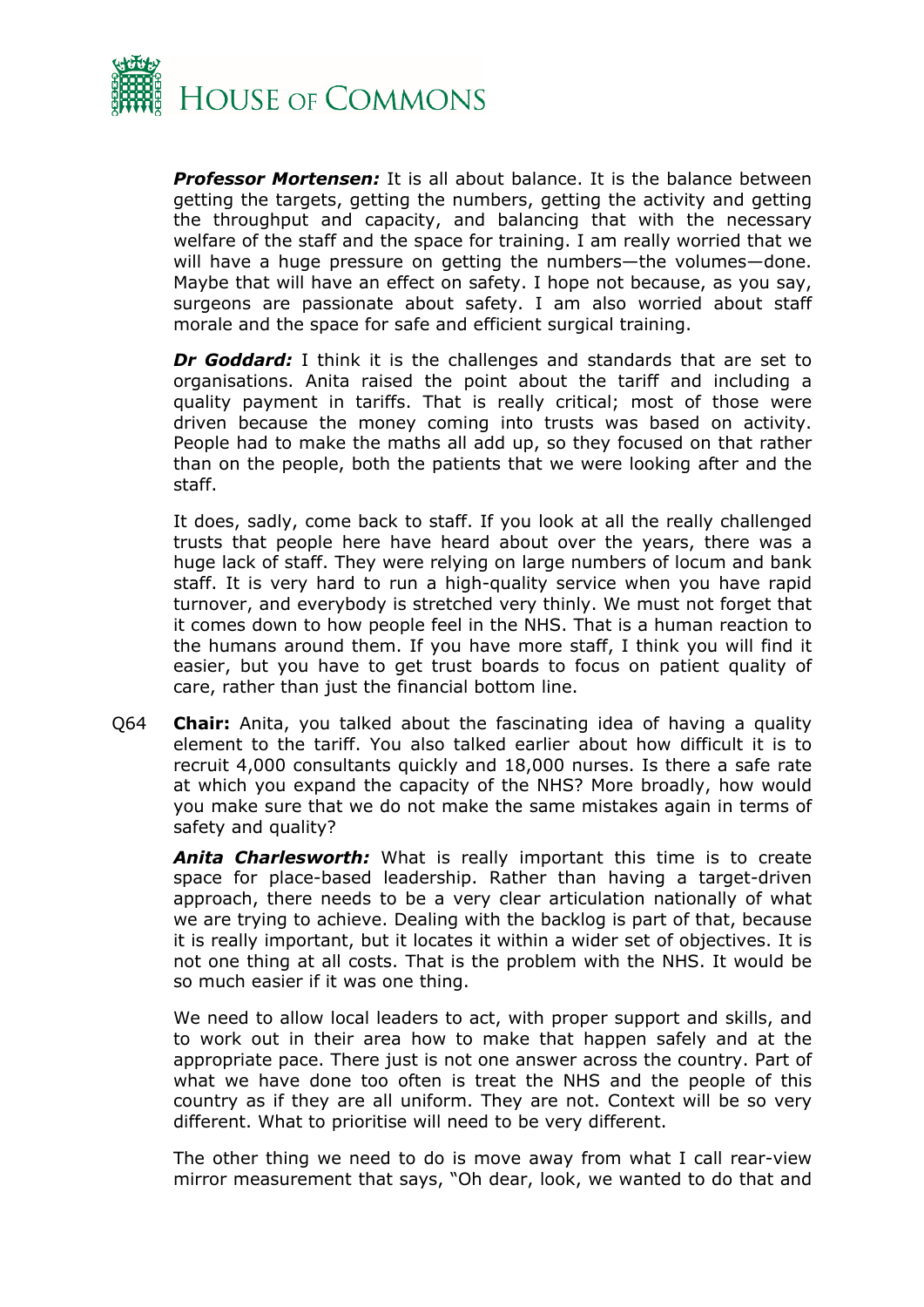

we missed it," and you know after the effect. Then it is just a blame game as to whose fault it was that we missed that and services were not safe. We need to move to a front-view mirror where we understand much more what things we need to be tracking now, because in two or three years' time they are the things that will mean we can actually deliver what we are trying to do. If we track that, it gives us time to do something about it. We would be having a different conversation between political leaders and people in the NHS, and between leaders in organisations and their staff. It is about what we do about it and not whose fault it was that we missed whatever goal we were trying to achieve.

Q65 **Chair:** Thank you. Dr Henderson, some of the stories from Mid Staffs were in the elderly care wards, but there were also some terrible ones from the A&E department there. How do we learn the lessons of history when it comes to emergency care?

*Dr Henderson:* We seem to have been fairly firmly not learning them as we have gone forward. We have not made the four-hour target since 2015. That target was transformational for the amount of time that patients spent in departments. It meant that we did not have patients waiting hours and hours. Since 2015, that has lost its bite and its ability to drive change.

We have got to a situation where, because there are so many pressures in the system, people have tried to make what they could of the target to prevent them from getting into trouble from the centre. That has meant there have been perverse activities going on. We have ended up with a situation where we have huge numbers of patients waiting over 12 hours in emergency departments when we know that that is bad for them, but because the target has been much less aggressive against that, it has been allowed to happen.

The conversation about having proper statistics that are transparent and that people understand, and honourable conversations about what we do with those numbers and what they mean for patient care, is the way we need to go forward. What we must not do is set numerical targets that somebody's job at CEO level hangs on or does not, and they end up doing the wrong thing. We do not want to spend our time saying, "What will the person who is worried about their career do to make it look as though this target is all right?"

At the moment, we have patients waiting hours and hours for a bed. We cannot be transparent about it. We are beginning to move towards that, but if we cannot talk about the reality, and if we are not prepared to say what is actually going on, it makes it very difficult to stay safe. It is not good for staff. They find it deeply depressing if their reality is not reflected in the numbers that come out. Honesty with the public, honesty with our staff and not putting in anything that makes perverse incentives more attractive is a good thing.